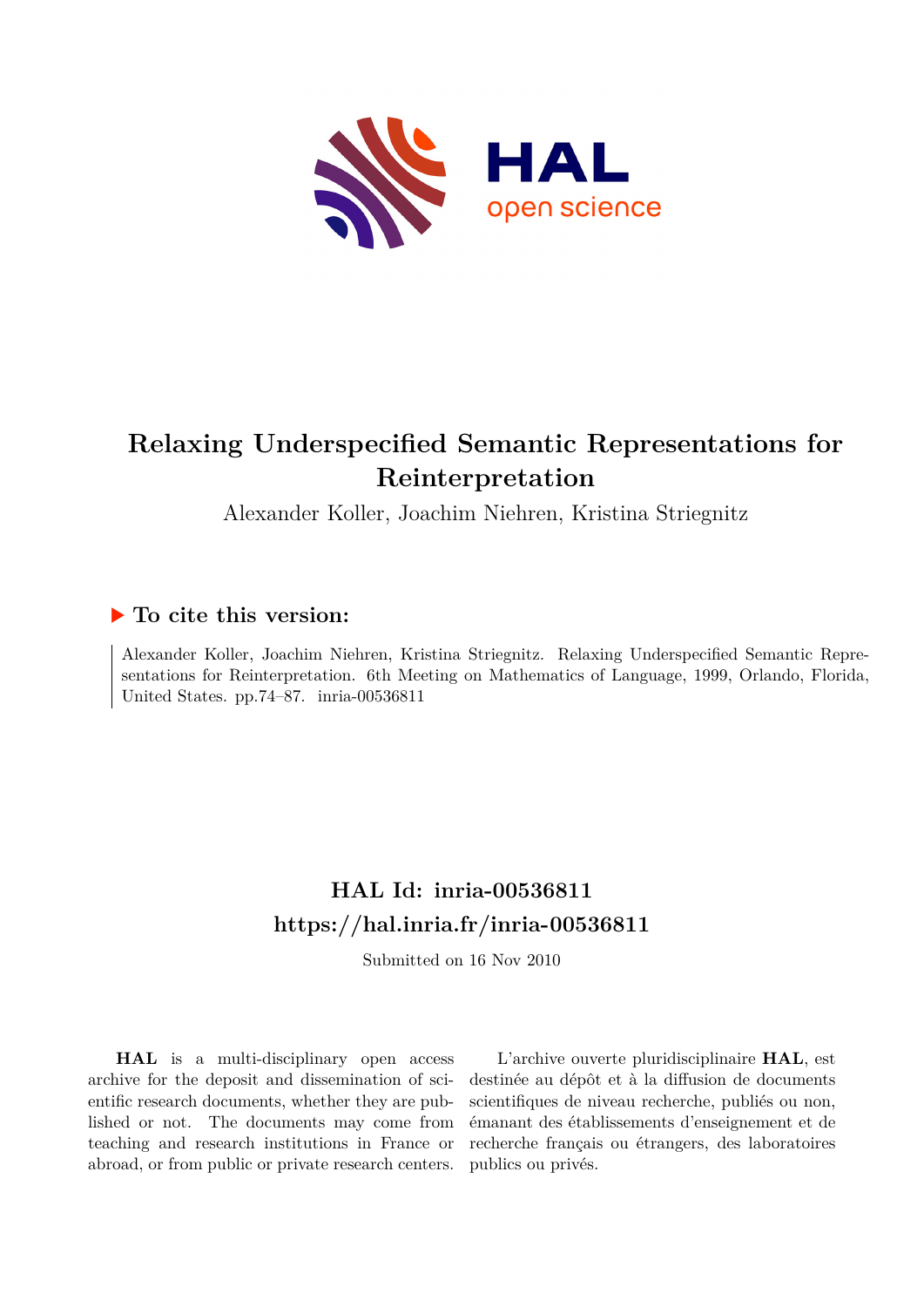# Relaxing Underspe
ied Semanti Representations for Reinterpretation

Alexander Koller (koller@coli.uni-sb.de) Dept. of Computational Linguisti
s, University of the Saarland

Joachim Niehren (niehren@ps.uni-sb.de) Programming Systems Lab, University of the Saarland

Kristina Striegnitz (kris@coli.uni-sb.de) Dept. of Computational Linguisti
s, University of the Saarland

Abstract. Type and sort conflicts in semantics are usually resolved by a process of reinterpretation, whi
h introdu
es an operator into the semanti representation. We elaborate on the foundations of a recent approach to reinterpretation within a framework for semantic underspecification. In this approach, relaxed underspecified semantic representations are inferred from the syntactic structure, leaving space for subsequent addition of reinterpretation operators. Unfortunately, a structural danger of overgeneration is inherent to the relaxation of underspecified semantic representations. We identify the problem and distinguish structural properties that avoid it. We furthermore develop te
hniques for proving these properties and apply them to prove the safety of relaxation in a prototypical syntax/semantics interface. In doing so, we present some novel properties of tree descriptions in the constraint language over lambda stru
tures (CLLS).

Keywords: onstraints, natural language semanti
s, reinterpretation, tree des
riptions, underspecification

# 1. Introduction

In natural language semantics, sort or type conflicts as well as assumptions of the context a sentence is uttered in may cause meaning shifts of words or expressions (Bierwis
h, 1983; Dolling, 1994; Nunberg, 1995; Pustejovsky, 1995). An example is the following senten
e.

(1) Peter began a book.

The problem in this sentence is that Peter can only begin an activity. So in understanding it, we must fill in what, exactly, Peter begins to do with the book  $-$  for example, reading it, writing it, etc. This meaning shift leads to readings such as  $(2)$  or  $(3)$ , in which more material has been added, as indicated by the boxes. This process of adding material is alled reinterpretation.

(2)  $\exists x. \text{book}(x) \land \text{begin}(\text{peter}, \text{read}(\text{peter}, x))$ .



<sup>2</sup> © 2000 Kluwer Academic Publishers. Printed in the Netherlands.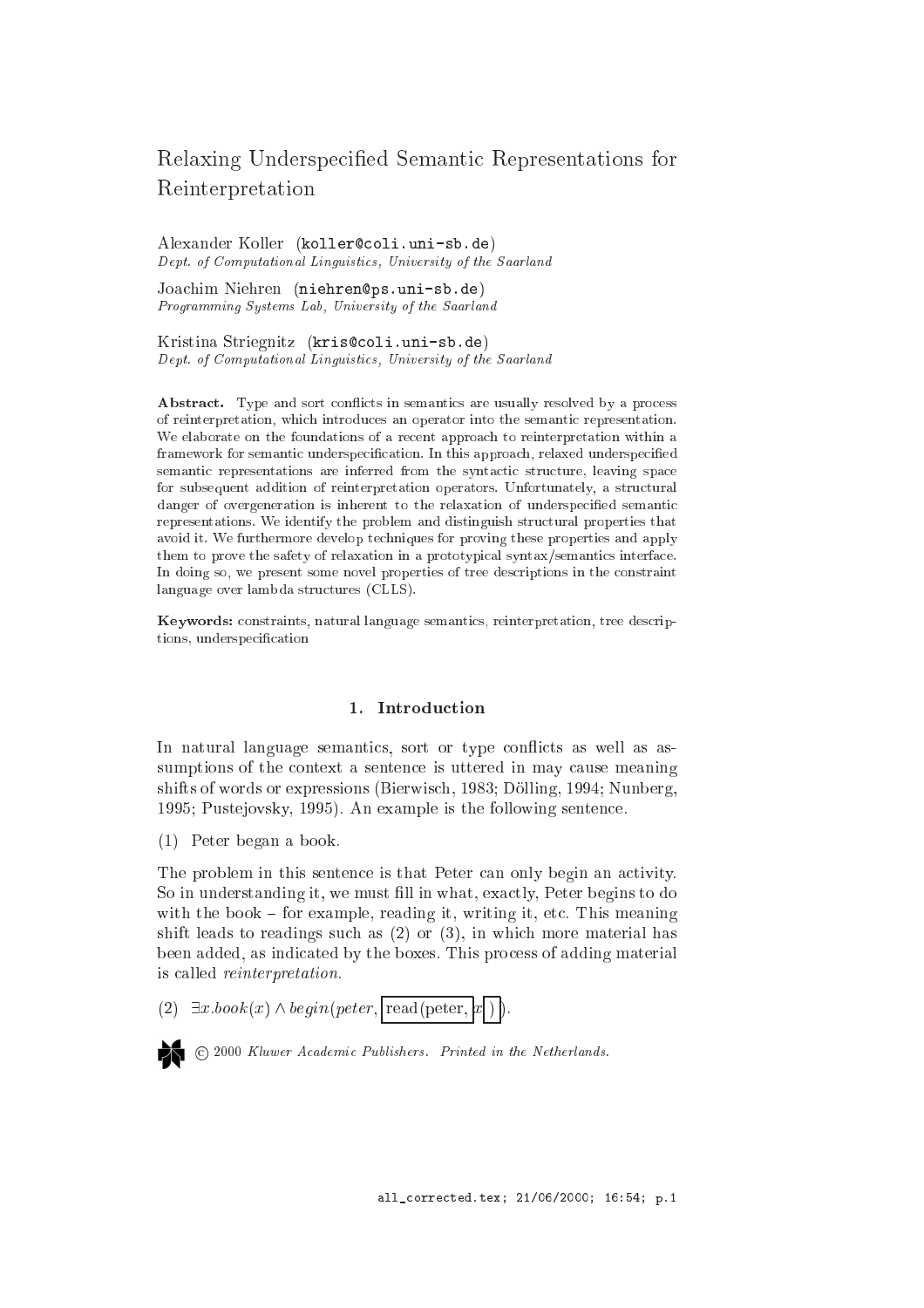2 Alexander Koller, Joa
him Niehren, Kristina Striegnitz

# (3)  $\exists x.book(x) \wedge begin(peter, | \text{write}(peter, |x|) )$

Pustejovsky (1995) assumed that the reinterpretation operator is determined by purely lexical information. Since then it has been noticed that the information determining the reinterpretation pro
ess omes a
 tually from a variety of source, including context and world knowledge. This implies that the final decision on a specific reinterpretation operator can only be made after semantic construction. In an extension to Pustejovsky's approa
h, Las
arides and Copestake (1998) use defaults which can be overridden after semantic construction to account for this fa
t. Egg (2000) noti
ed that the a
tual insertion of a reinterpretation operator can be modeled in an elegant, monotonic way within a framework for semantic underspecification (van Deemter and Peters, 1996; Reyle, 1993; Bos, 1996; Pinkal, 1996; Egg et al., 1998). Instead of deriving and then destructively changing a fully specific semantic representation for a sentence, he changes his semantic construction process to produce a *relaxed* description of the sentence meaning, which contains a "gap" at the reinterpretation site. A reinterpretation operator can then be filled into the gap non-destructively. Such a description could look roughly as in (4).

# (4)  $\exists x \cdot \text{book}(x) \land \text{begin}(\text{peter}, \dots x \dots)$

It is possible to derive such relaxed descriptions compositionally, and reinterpretation indeed becomes a monotonic process of making descriptions more specific. However, relaxation is in general a process that bears a danger of overgeneration. Roughly speaking, it is possible that material already present in the description could slip into the gap. giving the relaxed des
ription unintended readings.

This arti
le is a formal investigation of the relaxation operation in the framework of the Constraint Language for Lambda Stru
tures (CLLS) (Egg et al., 1998), where underspecified semantic representations are expressed by tree descriptions subsuming dominance constraints. We define what it means for a relaxation to be *safe* (the overgeneration problem is avoided) and open (arbitrary material an be filled into the gap). Then we develop general techniques for reasoning about structural properties of tree descriptions in CLLS – most notably,  $chains$  of fragments  $-$  and use these techniques to prove that every relaxed description produced by the syntax/semantics interface of a ertain toy grammar is open and safe. We believe that this result an be lifted to more serious grammars while using the presented proof te
hniques.

Plan of the article. Section 2 introduces tree descriptions in CLLS. In Section 3, we discuss Egg's underspecification approach to reinterpre-

 $\overline{2}$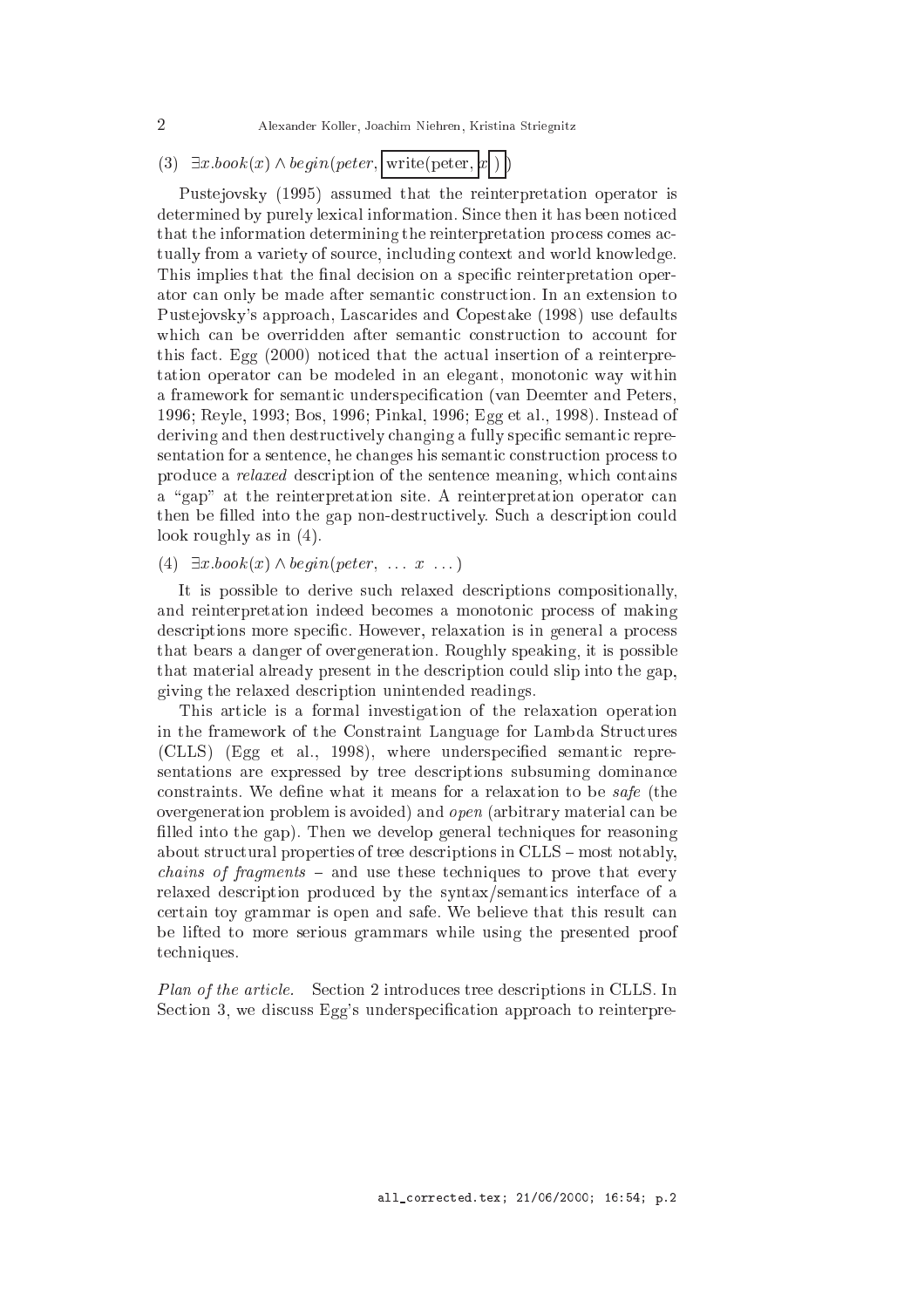tation and make the overgeneration problem concrete. In Section 4, we formalize the notions of relaxation, safety, and openness. In Section 5, we define fragments and chains of fragments and prove some useful properties of these objects. Section 6 presents the prototypical toy grammar for deriving relaxed underspecified representations. Finally, we prove that all relaxations that can be derived by this interface are safe and open in Se
tion 7.

## 2. Semantic Underspecification in CLLS

This se
tion introdu
es the Constraint Language for Lambda Stru
 tures (CLLS) as a formalism for semantic underspecification. Briefly, the idea of underspecification is that because the number of readings of an ambiguous senten
e may grows hyper-exponentially with the number of ambiguities, it an make sense to derive only a single, "underspecified" description of the meaning from the syntax and then to work with this des
ription instead of the readings for as long as possible. Readings are enumerated only by need.

CLLS (Egg et al., 2000; Egg et al., 1998; Koller et al., 1998) an be used for the underspecified description of  $\lambda$ -terms. Technically, it is a language of tree descriptions based on dominance constraints, which are used in various applications throughout computational linguistics (Mar
us et al., 1983; Vijay-Shanker, 1992; Rambow et al., 1995; Gardent and Webber, 1998). Dominan
e onstraints appear, to a varying degree of explicity, in many frameworks of scope underspecification (Reyle, 1993; Bos, 1996; Muskens, 1995), and their omputational aspe
ts are rather well understood (Ba
kofen et al., 1995; Vijay-Shanker et al., 1995; Koller et al., 1998; Du
hier and Niehren, 2000; Koller et al., 2000). CLLS is interpreted over  $\lambda$ -structures, conservative extensions of tree structures. Below, we will first define  $\lambda$ -structures and then two different ways of describing them: by (conjunctive) logic formulas and by onstraint graphs. Then we give a qui
k overview about the application to scope. Finally, we introduce the first-order language over CLLS, whi
h will turn out later to be useful for talking about CLLS des
riptions.

#### 2.1. LAMBDA STRUCTURES

A  $\lambda$ -structure represents a  $\lambda$ -term uniquely, up to renaming of bound variables. It is an ordinary first-order tree structure extended with a partial  $\lambda$ -binding function.  $\lambda$ -structures can be drawn as tree-like graphs, with dashed arrows representing  $\lambda$ -binding, as in Figure 1. The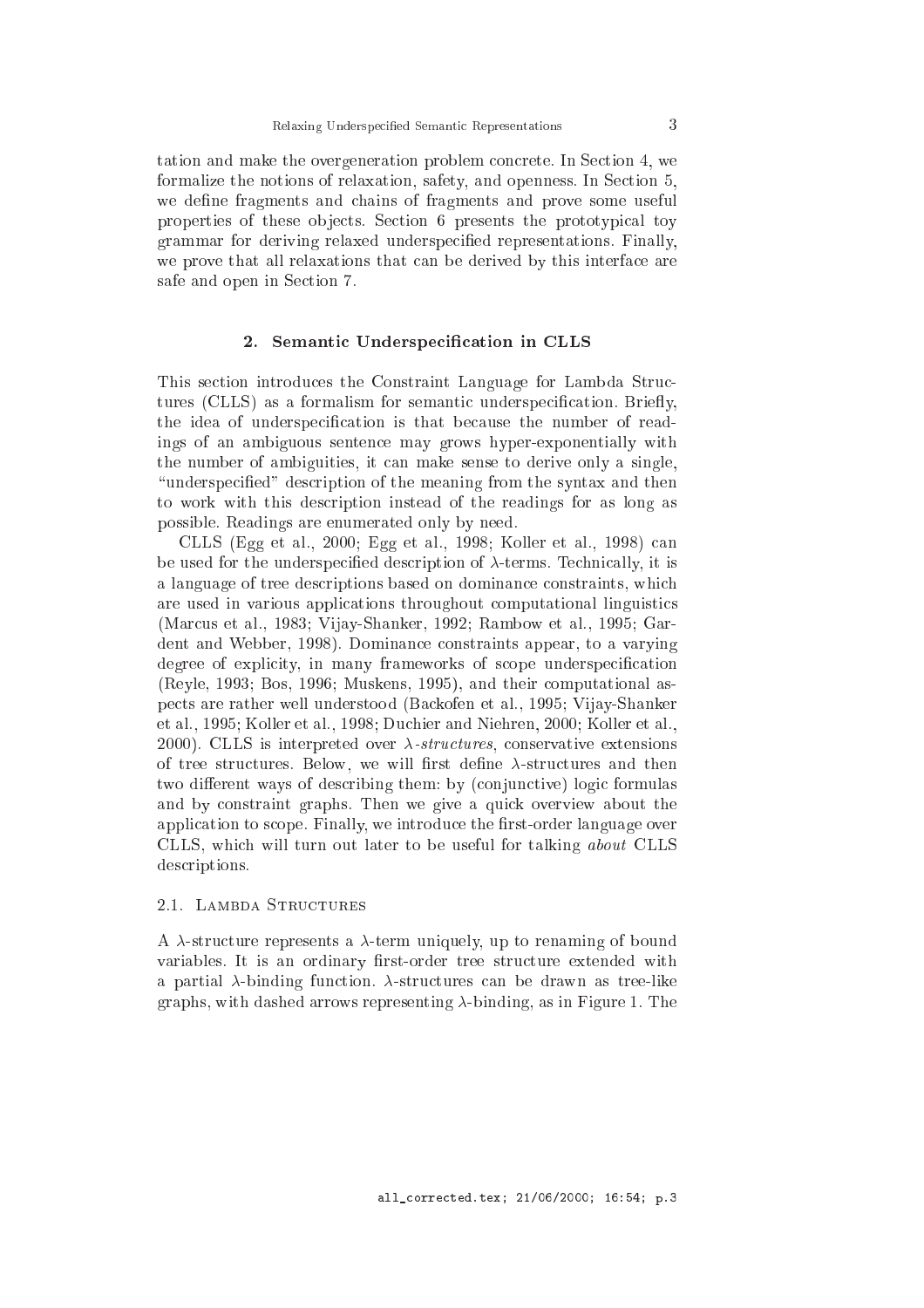4 Alexander Koller, Joa
him Niehren, Kristina Striegnitz



Figure 1. A  $\lambda$ -structure and the  $\lambda$ -term it represents.

tree structures we consider are based on *constructor trees*; that is, the label of a node determines the number of its hildren. Constru
tor trees are basi
ally ground terms over a given signature; for instan
e, the constructor tree underlying the  $\lambda$ -structure in Figure 1 is lam(car@var).

We assume a *signature*  $\Sigma = \{\text{lam}, \text{Q}, \text{var}, \text{car}, \text{driver}, \dots\}$  of function symbols written as f, g. Every function symbol  $f \in \Sigma$  has an arity  $ar(f) \geq 0$ . We let a, b range over constants – function symbols of arity 0. For describing  $\lambda$ -terms, we assume the following function symbols to belong to  $\Sigma$ : a unary symbol lam for  $\lambda$ -abstraction, the binary symbol  $\Phi$  for application, and the constant var for occurrences of  $\lambda$ -bound variables.

We define an (unlabeled) *tree* in the standard way as a directed  $\alpha$  is a contract of the set of the set of nodes use the contract of  $\alpha$  is a contract of  $\alpha$  or  $\alpha$ finite set of *edges e*. The indegree of each node in  $V$  is at most 1; each tree has exactly one *root*, i.e. a node with indegree 0. We call a node with outdegree 0 a *leaf* of the tree.

A (finite) constructor tree over  $\Sigma$  is a triple  $(V, E, L)$  where  $(V, E)$ is a tree,  $L : V \to \Sigma$  a node labeling and  $L : E \to \mathbb{N}$  an edge labeling, such that any node  $u \in V$  has exactly one outgoing edge with label k for each  $1 \leq k \leq \text{ar}(L(u))$ , and no other outgoing edges. The symbol L is overloaded to serve both as a node and an edge labeling; there will be no danger of onfusion.

**Definition 2.1.** A (partial)  $\lambda$ -structure  $\tau$  is a quadruple  $(V,E,L,\lambda)$ consisting of a constructor tree  $(V, E, L)$  over  $\Sigma$  and a partial func $u_0$   $\lambda$  :  $L$  (var)  $\leadsto$   $L$  (fam) mapping occurrences of lambda bound variables to their lambda binder.

We will freely identify the  $\lambda$ -structure  $(V, E, L, \lambda)$  with a firstorder structure with domain  $V$  and the following relations: binding  $\lambda(u) \equiv v,$  dominance  $\leq$ , and, for each function symbol  $f \in \mathbb{Z}$ , labeling. Dominance and labeling are defined for  $u, v, u_1, \ldots, u_n \in V$  by:

 $u \triangleleft^* v$ iff there is a path from u to v in  $(V, E)$ ;  $u: f(u_1,\ldots, u_n)$  iff  $L(u) = f$  and  $L(u, u_i) = i$  for  $1 \leq i \leq n = \text{ar}(f)$ .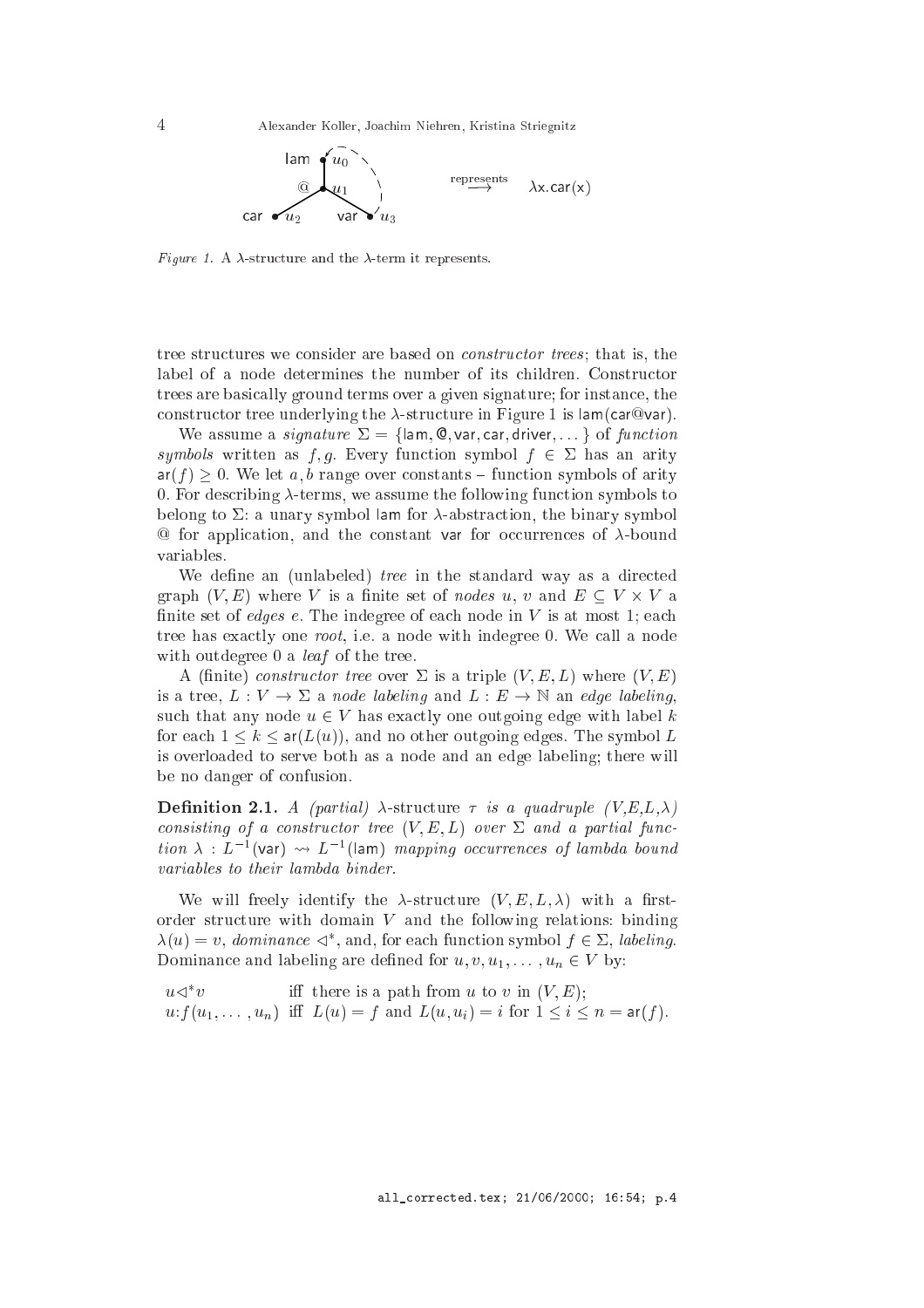Relaxing Underspecified Semantic Representations 5



Figure 2. A constraint graph representing a overlap-free constraint.

For illustration, we briefly return to the  $\lambda$ -structure for  $\lambda x$ .car(x) in Figure 1.

In this  $\lambda$ -structure, the relations  $u_1$ :  $\mathcal{Q}(u_2, u_3)$ ,  $u_0 \triangleleft u_2$ , and  $\lambda(u_3)$  =  $u_0$  hold, among others.

Note that not every var node in a partial  $\lambda$ -structure is necessarily mapped to anything by the binding function. This deviates from the standard definition of (total)  $\lambda$ -structures, where all var nodes must be bound, but is ne
essary in order to maintain some intermediate results in Section 4. However, the underspecified descriptions we will use will generally enfor
e that all relevant var nodes have binders. Note further that trees and  $\lambda$ -structures can be defined by specifying the set of nodes as a "tree domain"  $-$  a set of words over the natural numbers. The two definitions are equivalent, but the graph definition is more convenient for the purposes of this paper.

### 2.2. DESCRIPTIONS IN CLLS

CLLS is a language for describing  $\lambda$ -structures. For the purposes of the present article, we confine ourselves to the sublanguage of CLLS providing dominance, labeling, and  $\lambda$ -binding constraints, but note in passing that the full language also contains *parallelism* and *anaphora* onstraints; for details, see (Egg et al., 2000).

Figure 2 shows a des
ription in CLLS, both as a graph and as a logical formula. A  $\lambda$ -structure M satisfies this description iff X denotes a node in  $M$  that is labeled by lam and has a single child, denoted by Y ; this hild dominates (is an an
estor of ) another node, denoted by Z, which is labeled by var and  $\lambda$ -bound by the node referred to by X. For instance, the  $\lambda$ -structure in Figure 1 satisfies all of these constraints, given that  $X$  denotes its root,  $Y$  its inner node, and  $Z$  its right leaf.

We assume an infinite set Vars of (node) variables which we will, generally, denote  $X, Y, Z, U, V, W$ . The syntax of the fragment of CLLS we consider is defined in Figure 3. It provides conjunctions of *atomic con*stramts for labelling  $(X: j \mid X_1, \ldots, X_n)$ ), dominance  $(X \leq Y)$ , lambda binding  $(\lambda(X)=Y)$ , and inequality  $(X\neq Y)$ . We freely abbreviate con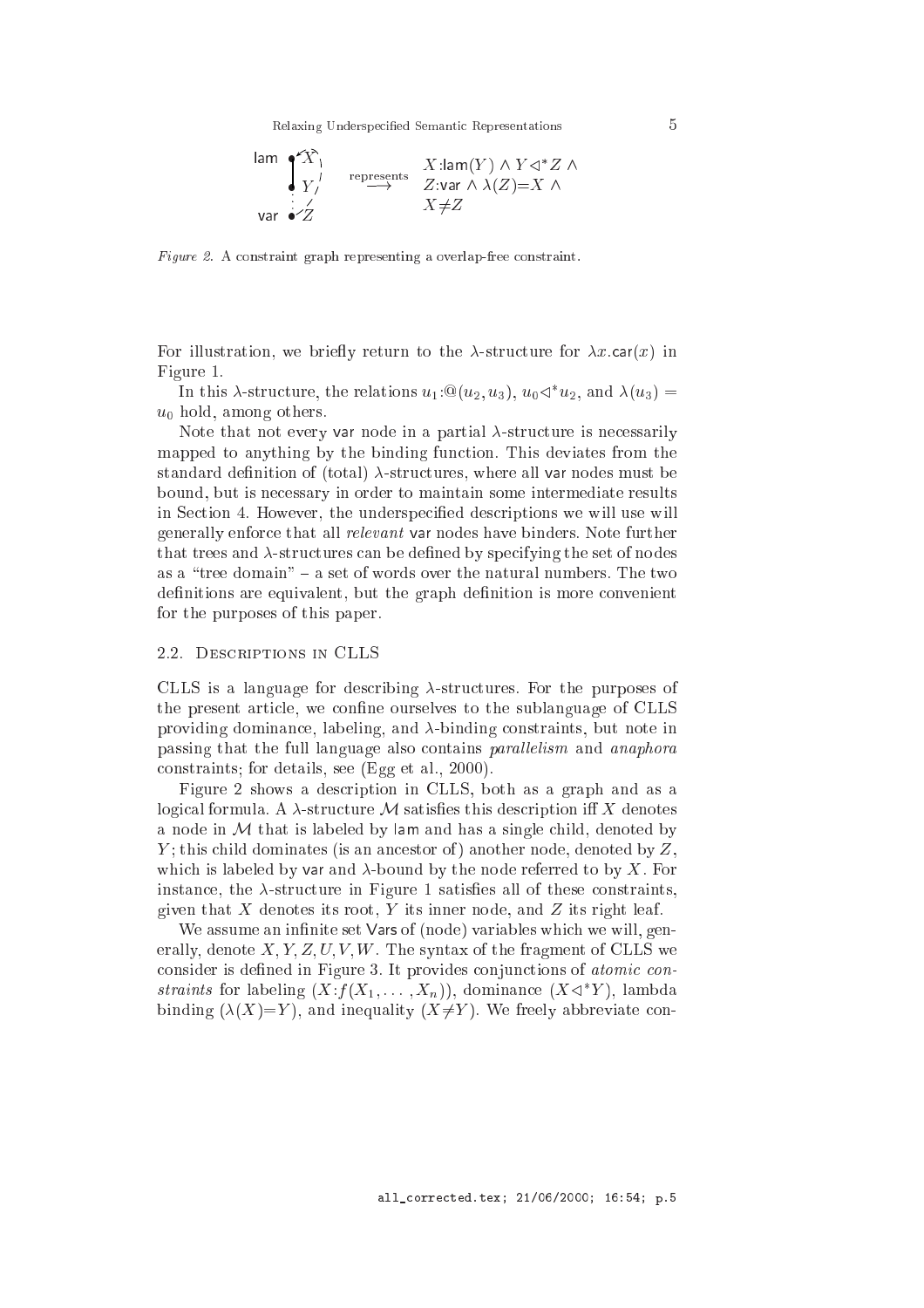Alexander Koller, Joachim Niehren, Kristina Striegnitz

$$
\varphi ::= X : f(X_1, \dots, X_n) \quad (f_{|n} \in \Sigma)
$$
  
\n
$$
\begin{array}{ccc}\n& X \triangleleft^* Y \\
& \lambda(X) = Y \\
& X \neq Y \\
& \varphi \wedge \varphi'.\n\end{array}
$$

Figure 3. Syntax of a fragment of CLLS.

straints, such as  $A \leq Y \land Y \leq A$  by  $A \equiv Y$  and  $A \leq Y \land A \neq Y$  by  $\Lambda \triangleleft '$   $I$  .

CLLS is interpreted over the class of  $\lambda$ -structures, which provide relations for the interpretations of all relation symbols, in the usual Tarskian way (see Se
tion 2.5 for more details). Note that the same notation is used for relation symbols in constraints and the corresponding relations in a  $\lambda$ -structure. They can generally be distinguished by context, as relations are always applied to nodes  $u$  whereas relation symbols are applied to variables X.

### 2.3. Constraint Graphs

For underspecified descriptions, we will only use *overlap-free* constraints which contain sufficiently many inequalities for expressing that any two labeled variables denote distin
t nodes.

**Definition 2.2.** A constraint  $\varphi$  is called overlap-free iff for any two distinct labeling constraints  $X: f(X_1, \ldots, X_n)$  and  $Y: g(Y_1, \ldots, Y_m)$ occurring in  $\varphi$  it holds that  $X \neq Y$  is in  $\varphi$  as well (even if  $f = q$ ).

For easier readability, we will usually draw overlap-free onstraints as *constraint graphs*: Figure 2 is an example of an overlap-free constraint and its graph. The nodes of a constraint graph stand for variables of the onstraint, and the various types of edges stand for labeling, dominance, and binding constraints. Furthermore, the constraint graph represents an inequality onstraint for ea
h pair of labeled nodes; so it really stands for an overlap-free constraint. Despite a superficial (and intended) similarity, it is important to distinguish constraint graphs from  $\lambda$ -structures.

Constraint graphs contain "rigid fragments", which are trees with solid edges whose leaves may or may not be labeled. Because the represented onstraint is overlap-free, the variables orresponding to the inner nodes of two fragments must never be mapped to the same node;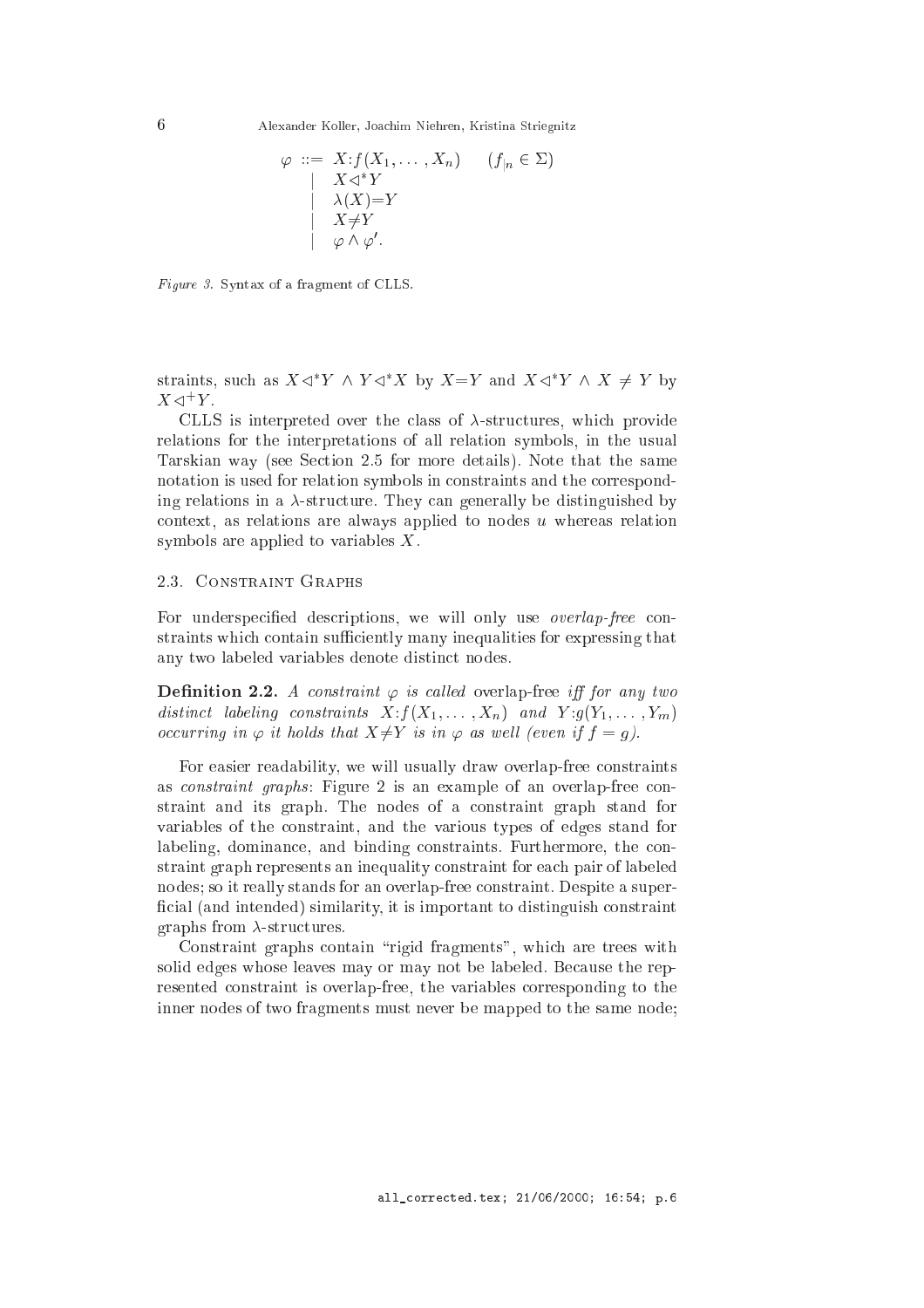

Figure 4. Semantic representation of a scope ambiguity.

that is, fragments may not overlap. However, an unlabeled leaf of one fragment may still be mapped to the same node as the root of another. Fragments will be defined formally in Section 5.

#### 2.4. SCOPE UNDERSPECIFICATION

We now illustrate briefly how CLLS can be used to model a scope ambiguity, as in the following example.

(5) Every mafia boss attends a meeting.

In one reading of the sentence, all mafia bosses attend the same meeting, while in the other one, there is not necessarily a single meeting which all of the mafia bosses attend. Under this second reading it would e.g. be possible that every mafia boss has his own meeting.

Its underspecified semantic representation is given in Figure 4. The onstraint graph ontains three rigid fragments: The fragments at the top represent the two quantifiers "every mafia boss" and "a meeting". and the one at the bottom the verb semanti
s. S
ope ambiguities are hara
terized by involving two or more quantiers whose relative s
ope is not fixed. In Figure 4, this is accounted for by imposing the constraint that both of the quantier fragments must dominate the third one. As there an be no upward bran
hing in trees, this enfor
es that one of the quantifier fragments has to be above the other in each tree described by the graph, but the exa
t ordering is left open.

However, this onstraint has not only the two obvious solutions; the satisfying  $\lambda$ -structures could be much larger, as long as they contain the material required in the onstraint. In other words, there might be nodes in a solution of a constraint  $\varphi$  which are not referred to by any variable of  $\varphi$ . Note that CLLS differs from most other underspecification formalisms in this respect (Alshawi and Crouch, 1992; Reyle, 1993; Bos, 1996), which is an essential prerequisite for underspecified reinterpretation as onsidered in this paper.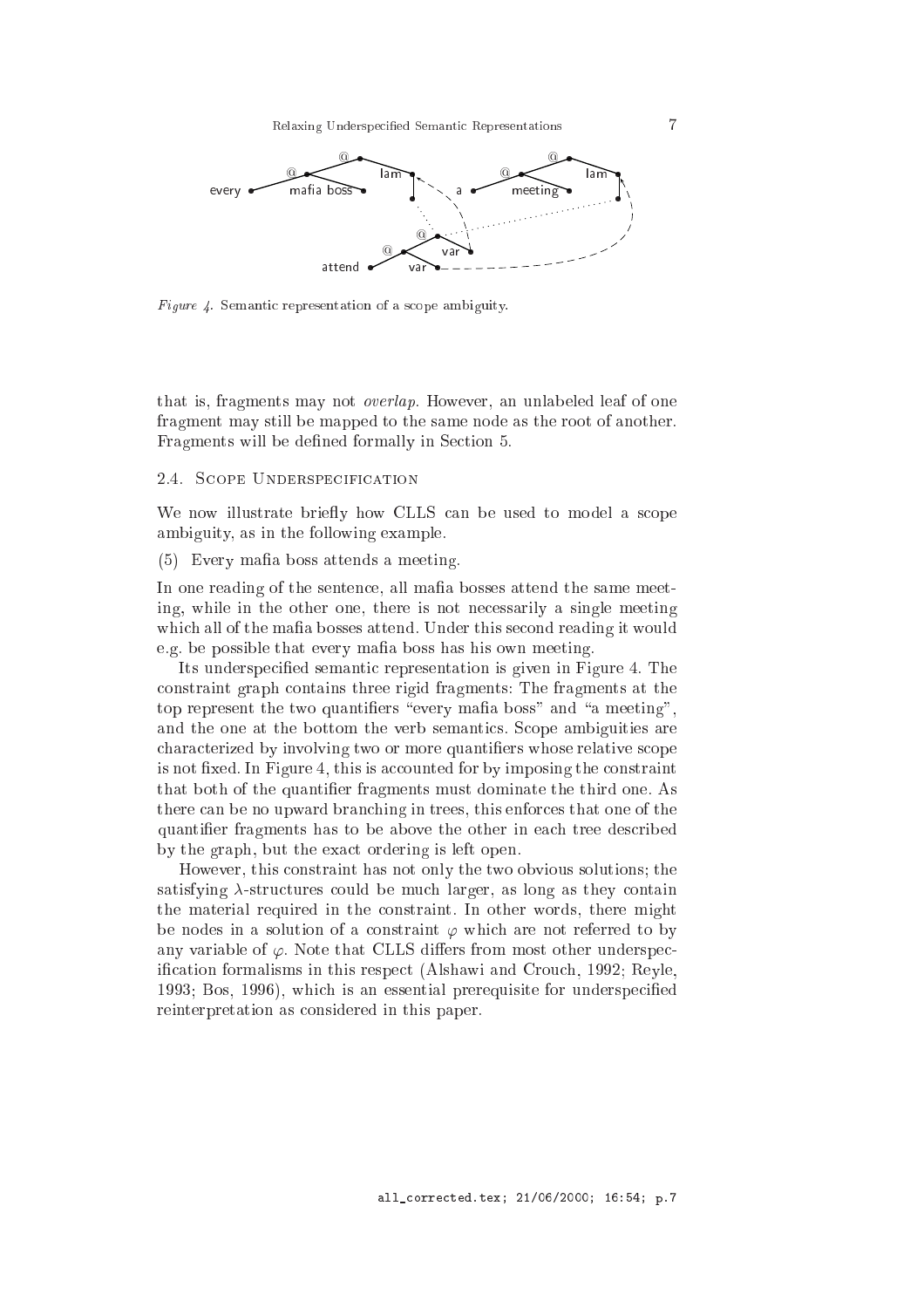#### 2.5. First-Order Formulas

CLLS constraints are only conjunctions of atomic constraints. However, it will be useful later to use arbitrary first-order formulas  $\Phi$ over these atomic constraints. Their function is to facilitate reasoning about underspecified semantic representations; they are not used as underspecified semantic representations themselves, in order to save unnecessary computational complexity and also because our basic notions of safety and hains (e.g. Lemma 4.7 and thus Proposition 4.8) depend on the fact that CLLS does not support quantification over

The set of (free) node variables of a first-order formula  $\Phi$  over CLLS constraints is denoted by  $Var(\Phi)$ . A variable assignment into a  $\lambda$ -structure  $(V, E, L, \lambda)$  is a partial function  $\alpha$ : Vars  $\leadsto V$ . We write  $Dom(\alpha)$  for the domain of  $\alpha$ . A *solution* of a formula  $\Phi$  consists of a  $\lambda$ -structure M and a variable assignment  $\alpha$  into M with  $Var(\Phi) \subset \text{Dom}(\alpha)$  under which  $\Phi$  evaluates to true. We also say that  $(M, \alpha)$  satisfies  $\Phi$  and write  $M, \alpha \models \Phi$  if  $(M, \alpha)$  is a solution of  $\Phi$ . we write  $\Psi \models \Psi$  and say that  $\Psi$  entails  $\Psi$  if every solution of  $\Psi$ interpreting all variables in  $var(\Psi)$  is a solution of  $\Psi$ .

Incidentally, we will only use the propositional connectives of firstorder logi
, disjun
tion and negation, but not quanti
ation. Negation allows to express *disjointness* between two nodes in a tree structure, meaning that neither of them dominates the other, by the following formula  $X \perp Y$ :

$$
X \bot Y =_{\text{def}} \neg X \triangleleft^* Y \land \neg Y \triangleleft^* X
$$

## 3. Underspecified Reinterpretation

We already saw an example of reinterpretation in the introduction, namely (1). Expressed in  $\lambda$ -terms of higher-order logics, which are the basis of the semantic representation formalism introduced in the previous hapter, the semanti
s of (1) should look like (6) for instan
e.

(6)  $a(book)(\lambda x.begin(peter, read(peter, x)))$ 

However, traditional semantic construction would rather derive something like (7).

(7)  $a(book)(\lambda x.begin(peter, x))$ 

So, what reinterpretation has to do here, intuitively, is to fill in semantic material that was not present on the surface  $read(peter, \bullet)$  in this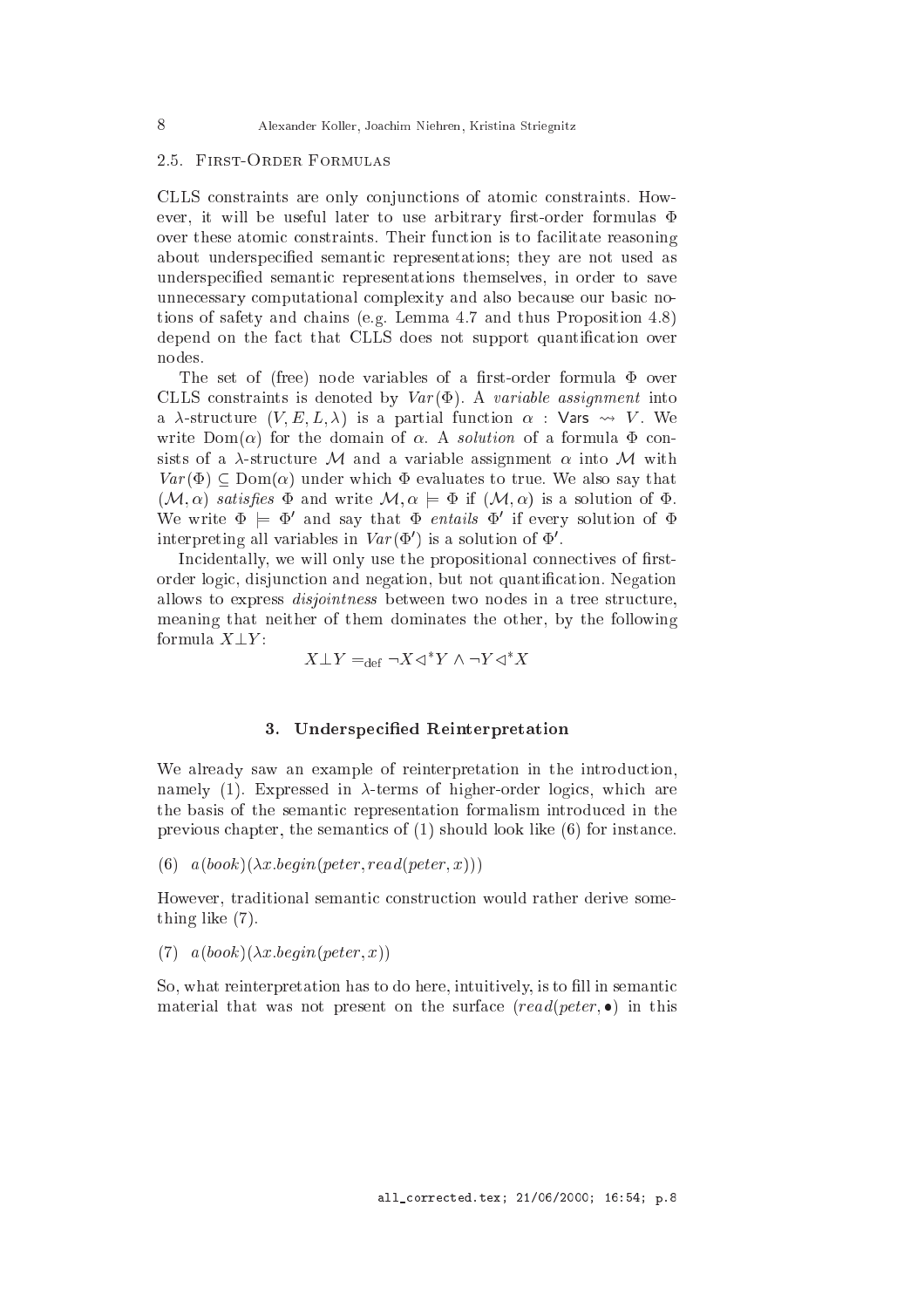

Figure 5. Relaxed semantic representation of  $(1)$ 

example) at the location of the type conflict. We call this location the reinterpretation site, and the additional semanti material, the reinterpretation operator.

We now describe Egg's approach to modeling phenomena of this type by exploiting the underspecification mechanisms introduced in the previous se
tion. Then we show that the general relaxation operation underlying this approa
h may give rise to overgeneration, whi
h introdu
es the problem that leads the way for the rest of this paper.

#### 3.1. UNDERSPECIFIED REINTERPRETATION

Recently, Egg (2000) has proposed to describe sentences requiring reinterpretation in an underspecified way, thereby avoiding conflicts. His main idea is to derive sufficiently *relaxed* semantic representations in whi
h gaps, modeled by dominan
e edges, are left open at all possible reinterpretation sites. The actual reinterpretation step simply is further specialization, i.e instantiation of these relaxation gaps; the approach assumes that suitable reinterpretation operators an be determined by some independent process. For illustration, Egg's semantic construction applied to  $(1)$  derives a relaxed semantic representation that essentially looks as in Figure 5. The reinterpretation site, where relaxation took pla
e, is highlighted in this gure by the dashed box.

By introdu
ing a dominan
e edge at the reinterpretation site, the semantic representation is made less specific. Figure 5 can be seen as a description of  $(7)$  as well as  $(6)$ , since the gap in  $(5)$  can be eliminated by identifying the two nodes at its ends.

One advantage of Egg's approa
h to reinterpretation is that it is compatible with an underspecified treatment e.g. of scope in a straightforward way. Consider the following example which contains a scope ambiguity in addition to a type conflict.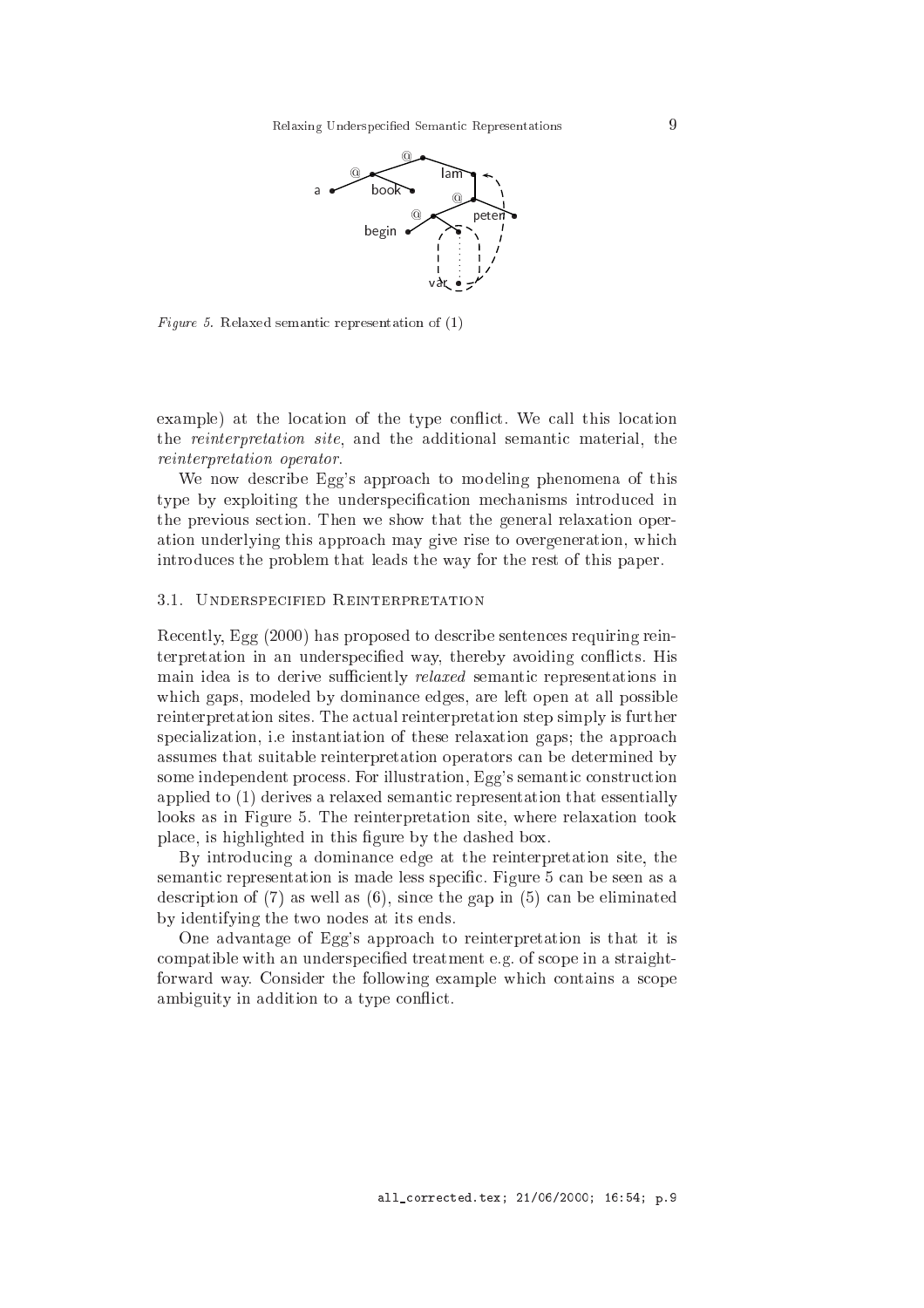10 Alexander Koller, Joa
him Niehren, Kristina Striegnitz



Figure 6. Relaxed underspecified representation of Example (8).

#### (8) Every driver of a mafia boss is parked out back.

The (relaxed) semantic representation of (8) is presented in Figure 6. In reading the constraint graph in Figure  $6$ , it is first of all helpful to identify its various fragments, most notably the contributions of "a mafia boss", "every driver", "of", and "be parked out back". The scope ambiguity between "a mafia boss" and "every driver" is modeled by requiring that both fragments must dominate the fragment orresponding to "of", but leaving their relative position open. Reinterpretation has to coerce "every driver of a mafia boss" into their vehicles. We can do this by filling the appropriate reinterpretation operator into the relaxation gap, i.e. the gap provided by the dominance edge  $X \triangleleft X^+$  in the des
ription of the verb semanti
s. An appropriate reinterpretation operator linking the drivers to their ars is given in Figure 7.

### 3.2. A Problem?

There are four dominance edges in the description in Figure 6. Three of them, namely the ones connecting "a mafia boss", "every driver", "of", and "be parked out back", were introduced in order to provide for a orre
t modeling of s
ope ambiguities, i.e. they allow to arrange the semantic material that was introduced by semantic construction in different ways into trees. The fourth dominance edge, between  $X$  and  $\Lambda$ ), was introduced by relaxation to make space for the reinterpretation operator. It is important that only reinterpretation operators that are newly added to the description should appear inside the gap. In particular, we do not want solutions where material that was introduced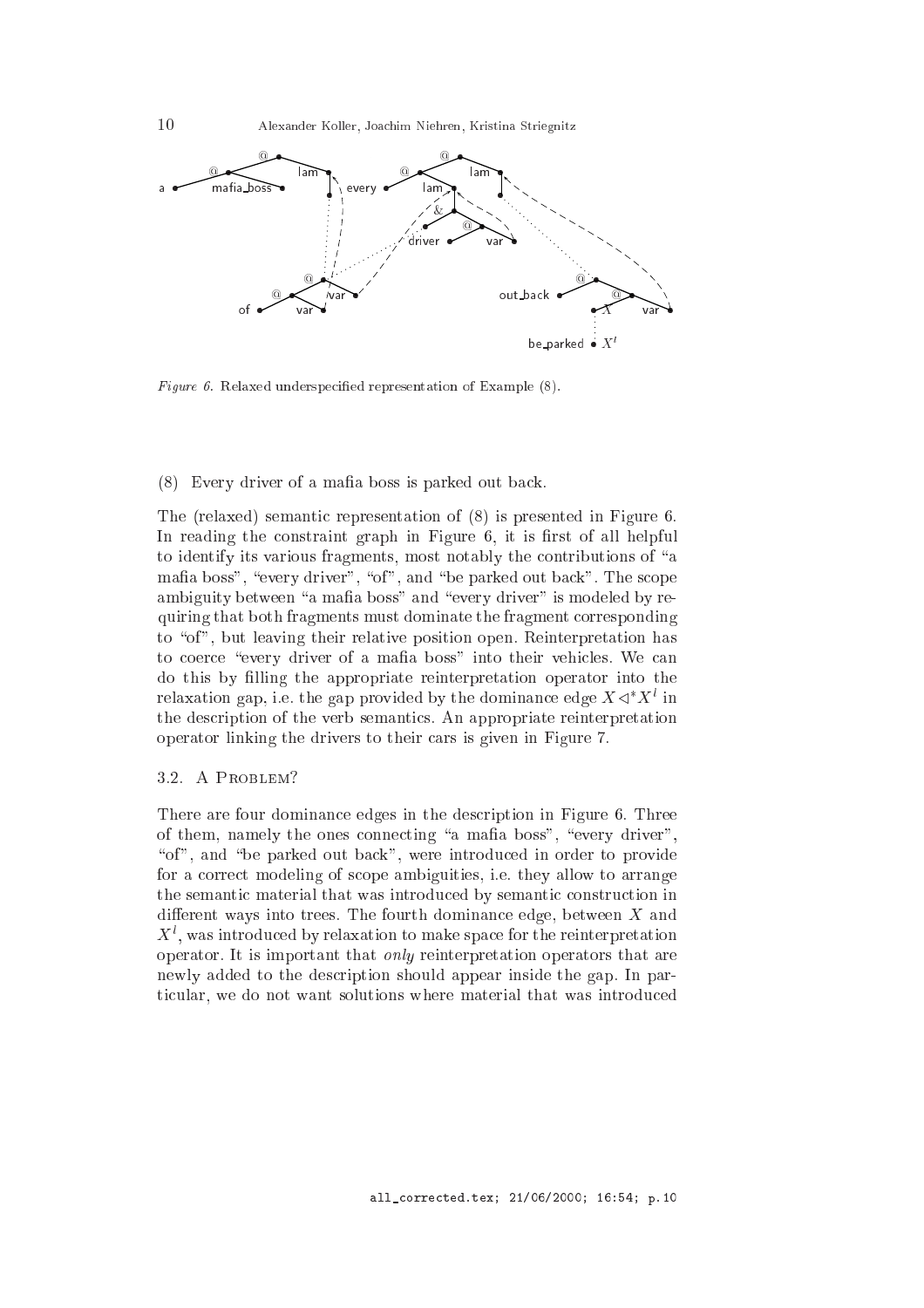

Figure 7. The reinterpretation operator for Figure 6.

by semantic construction appears in the relaxation gap as if there was a s
ope ambiguity.

This cannot happen in Figure  $6$  – we say that this description is safe -, but is this a general feature of relaxation? Unfortunately not, as the abstra
t examples in Figure 8 show. Here a relaxation of a onstraint graph has a solution where material already present in the original onstraint appears at the position of the gap. We all this kind of solution unintended.

The problem is that descriptions may contain material that is freely floating around (like e.g. the fragments containing the node labeled with f in Figure 8). In a solution, this material an be mapped to almost any position where the specification of the constraint leaves a gap open. So, it could end up in a relaxation gap, which it should not. This is the potential overgeneration problem of relaxation we mentioned in the introdu
tion: relaxations an have unintended solutions in addition to those solutions we really want; that is, not all relaxations are safe.

There are several conceivable ways out of this problem. One would be to explicitly exclude unintended solutions by adding first-order formulas during relaxation whi
h state that the variables of the unrelaxed onstraint must not be mapped into a region of a tree model that fills a relaxation gap. This idea has the disadvantage that employing a more expressive description language (first-order instead of conjunctive onstraints) would in
rease the omplexity of omputation involving underspecified representations. Note, however, that a similar idea has already been proposed in (Rambow et al., 1995).

Another idea might be that unintended solutions typically violate type and sort restrictions, and they could be filtered out by excluding ill-typed solutions. However, this will not always work; and more im-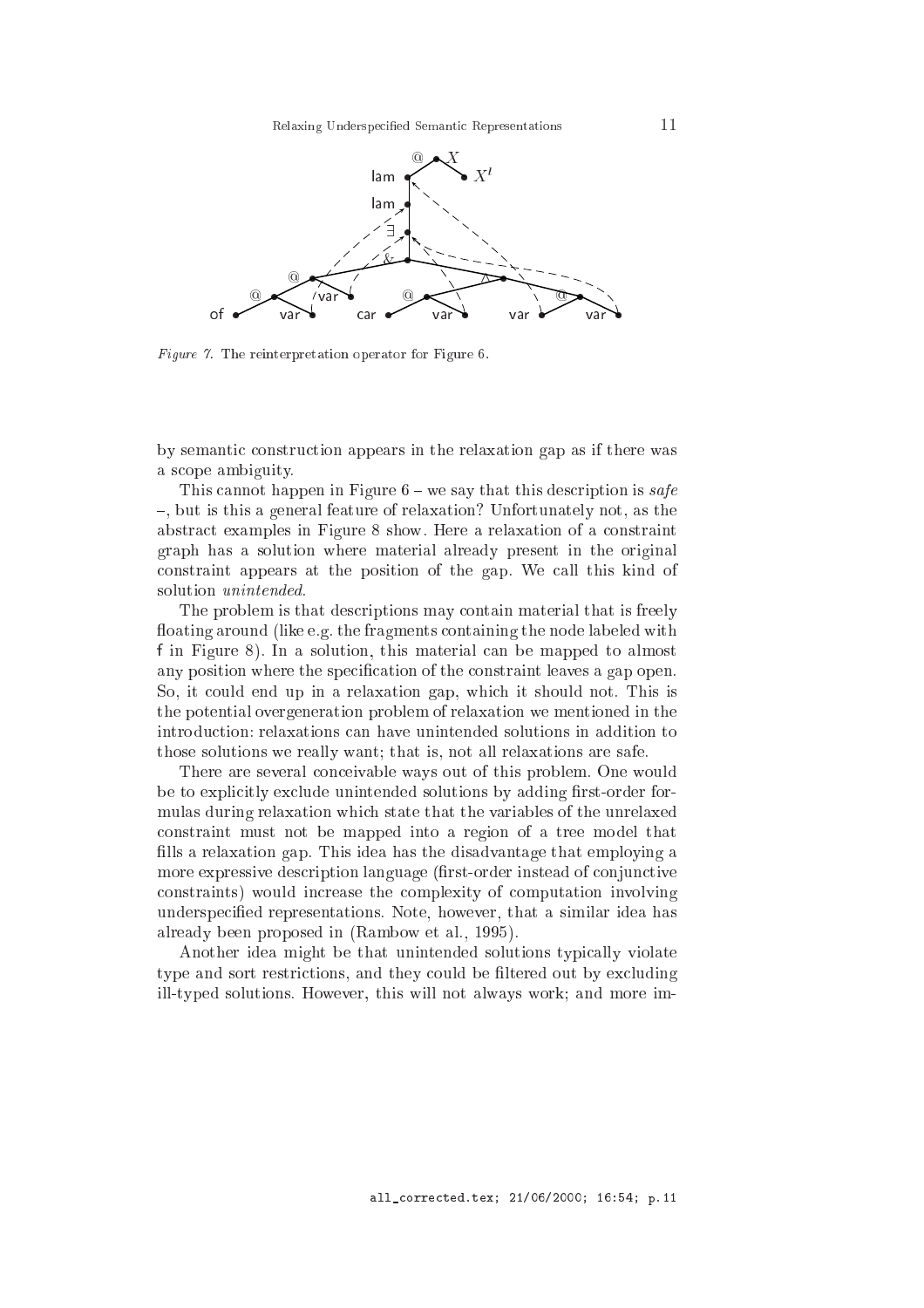

Figure 8. Unsafe constraints and their relaxations.

portantly, as the previous discussion has shown, type and sort conflicts do occur in natural language and do not necessarily lead to exclusion, but rather to a process of reinterpretation repairing the conflict.

The solution proposed in this arti
le relies on the observation that those CLLS constraints that actually arise as underspecified semantic representations have particular properties which ensure that their relaxation is safe anyway. That is, although in general relaxation may give rise to unintended solutions, it never does when used for underspecified reinterpretation.

Now that we have a definition of our underspecification formalism and an intuition of what "relaxation" is supposed to mean, we make this notion formally precise. We will define the concepts of *safe* relaxation and of *open* constraints. These concepts are both connected to the notion of an "intended solution", which we used informally in the previous se
tion. We will prove in Se
tion 7 that the relaxations we use in underspecified reinterpretation are all safe and open.

# 4.1. CONSTRAINT RELAXATION

Intuitively, relaxation of a constraint means to split a single node of the orresponding onstraint graph in two, onne
ting the two new nodes with a dominance edge. In capturing this idea formally, it turns out that it is umbersome to dene a general relaxation operation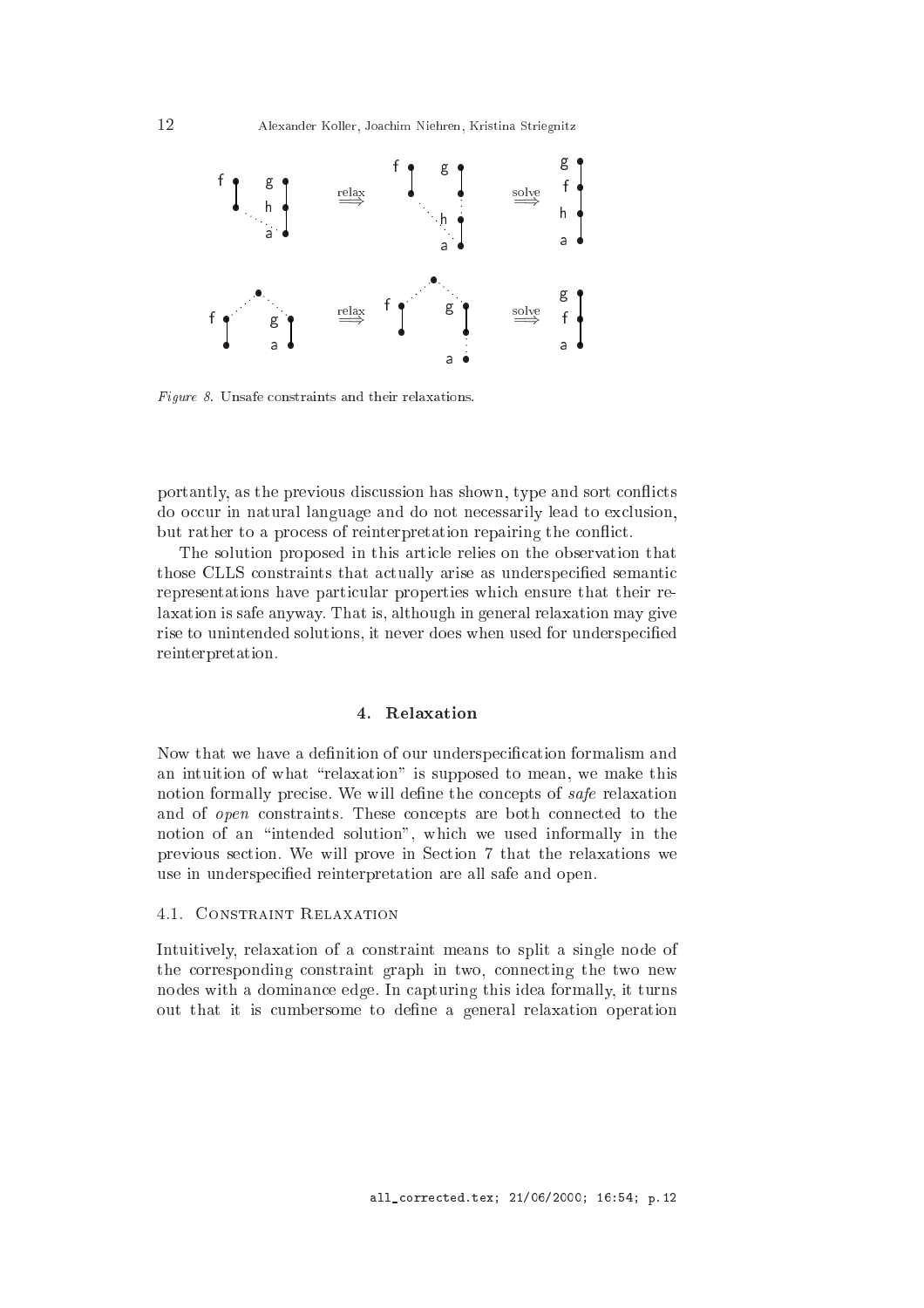that works on every possible constraint. Instead, we define what it means for a onstraint to be the relaxation of another onstraint. In Section 7, we then need to show that the "relaxed" constraints that the syntax/semanti
s interfa
e produ
es are really relaxations of the "unrelaxed" versions.

**Definition 4.1 (Relaxation).** Let  $\varphi, \varphi$  be constraints and  $\Lambda$  a variable in  $\varphi$ ,  $\varphi$  is called a relaxation of  $\varphi$  at X with  $X^*$  iff  $\varphi \models X \triangleleft X^*$ ,  $Var(\varphi) = Var(\varphi) \oplus {\{\Lambda^c\}}$  and

$$
\exists X^{l}(\varphi' \land X^{l}=X) \models \varphi.
$$

This definition captures the idea of a relaxation because it says that there is some variability for what is in between  $\Lambda$  and  $\Lambda$  in a solution of  $\varphi$  ; but assuming that they are equal, every solution of  $\varphi$  must also be a solution of  $\varphi$ .

However, relaxations in this sense can misbehave in various pathological ways. We have seen in the previous section how an *unsafe* relaxation an allow for material to disappear into the newly opened gap. Another problem is that by the above definition,  $\varphi$  is its own relaxation – which is certainly counterintuitive. Below, we define two properties of relaxations  $-$  safety and openness  $-$  which exclude these two types of problems.

As we have seen in the previous section, *safety* is the property which excludes material specified by a constraint from being mapped into the relaxation gap. We can define safety as follows:

**Definition 4.2 (Safety).** Let  $\varphi$  be a relaxation of  $\varphi$  at X with X<sup>o</sup>.  $\varphi$  is a safe relaxation of  $\varphi$  at  $\Lambda$  iff

$$
\varphi' \models \bigwedge_{Y \in \text{Var}(\varphi)} (Y \triangleleft^* X \lor Y \perp X \lor X^l \triangleleft^* Y).
$$

Another interesting property of a constraint is to be *open* between two variables: This means that the tree structure between the denotations of the two variables  $\Lambda$  and  $\Lambda$  is not constrained. Thus, one can freely fill in arbitrary material at the relaxations site while still satisfying the onstraint. In order to formalize this idea, we need the notion of a projection.

Definition 4.3 (Projection). Let  $\mathcal{M} = (V, E, L, \lambda)$  be a  $\lambda$ -structure with nodes  $u \triangleleft u^*$  in  $v$  . Let  $v_{\vec{u^u}}$  be the set of nodes of N situated strictly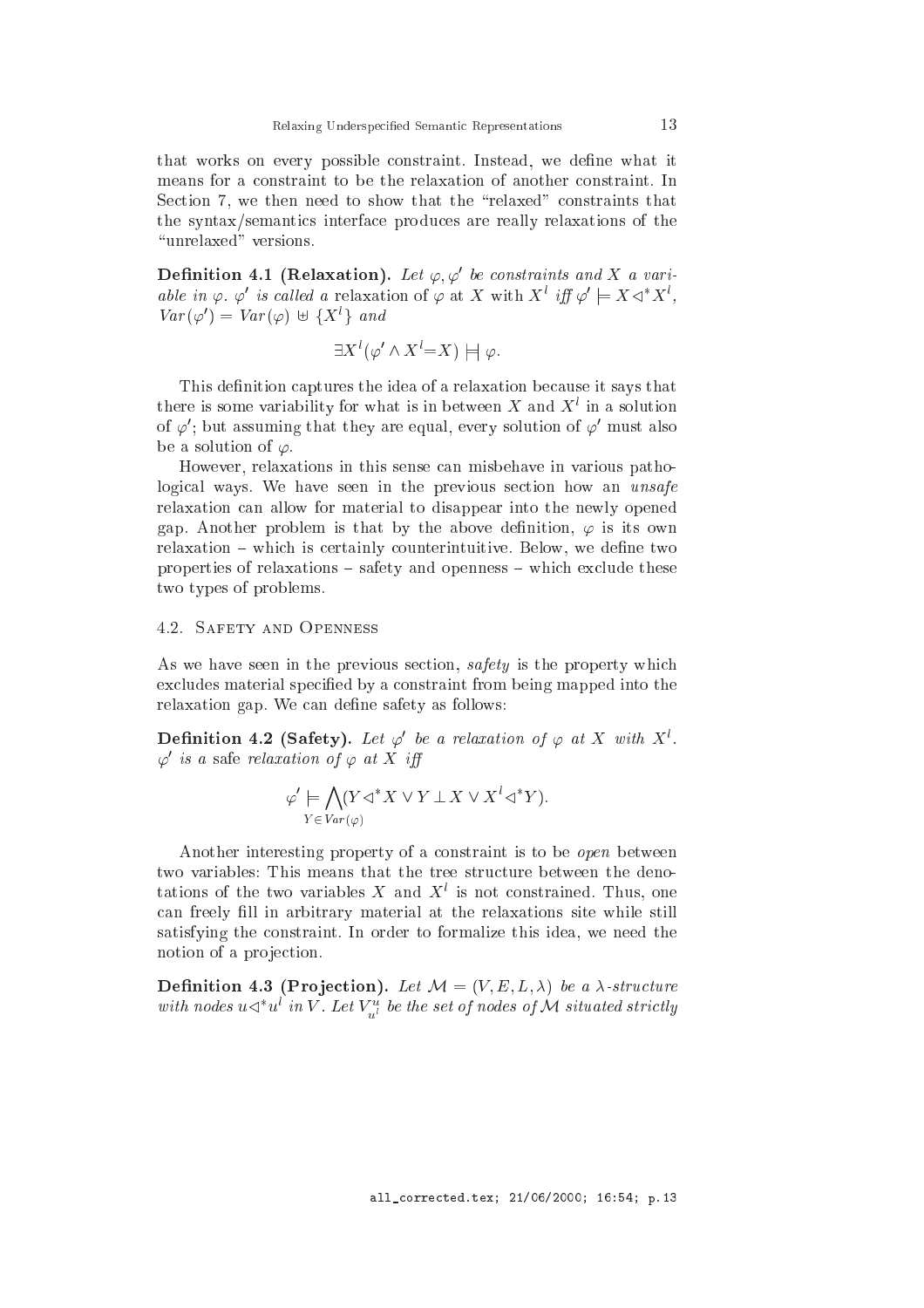

 $Figure 9.$  Projection at  $u, u$ .

between <sup>u</sup> and <sup>u</sup><sup>l</sup> :

$$
V_{u^l}^u = \{ v \in V \mid u \triangleleft^* v \text{ in } \mathcal{M} \text{ and not } u^l \triangleleft^* v \text{ in } \mathcal{M} \}
$$

We aefine the projection  $p_{u^l}^{\dagger}(\mathcal{M})$  of M at u, u ulustrated in Figure 9 by applying the following consecutive steps to  $M$ :

- 1. Remove an eages whose source is in  $V_{\vec{u}}$ .
- z. Kemove an  $\lambda$ -binding pairs that involve a node in  $\mathsf{v}_{u^{l}}.$
- $\sigma$ . Replace the eage  $(r, u)$ , if it exists, by  $(r, u)$ .
- 4. Kemove all nodes in  $\overline{v_{u^l}}$ .

Note that  $p_{u^l}(\mathcal{M})$  is indeed a *x*-structure since  $u \triangleleft u$ . Given a variable assignment  $\alpha$  into  $\mathcal{N}$  and variables  $\Lambda, \Lambda$  with  $\alpha(\Lambda) \triangleleft \alpha(\Lambda)$ we aefine its projection  $p_{X^l}^-(\alpha)$  to be the variable assignment into  $p_{\alpha(X^i)}(\mathcal{M})$  which maps, for all  $Y\in\mathsf{Vars},$ 

$$
p_{X^l}^X(\alpha)(Y) = \begin{cases} \text{undefined} & \text{if } \alpha(Y) \in V_{\alpha(X^l)}^{\alpha(X)} \setminus \{\alpha(X)\} \\ \alpha(X^l) & \text{if } \alpha(Y) = \alpha(X) \\ \alpha(Y) & \text{otherwise} \end{cases}
$$

The projection  $p_{X^l}^-(\mathcal{M}, \alpha)$  of a pair  $(\mathcal{M}, \alpha)$  satisfying  $\alpha(\Lambda) \triangleleft \alpha(\Lambda^+)$  is the pair  $(p_{\alpha(X^l)}^{\alpha(X^l)}(\mathcal{M}), p_{X^l}^{\alpha}(\alpha)).$ 

**Definition 4.4 (Openness).** A constraint  $\varphi$  is open between X and  $X^*$  iff  $\varphi \models X \triangleleft X^*$  and for each pair  $(\mathcal{M}, \alpha)$  where  $\alpha$  assigns into  $\mathcal{M}$ :

if 
$$
p_{X}^X(\mathcal{M}, \alpha) \models \varphi
$$
 then  $\mathcal{M}, \alpha \models \varphi$ .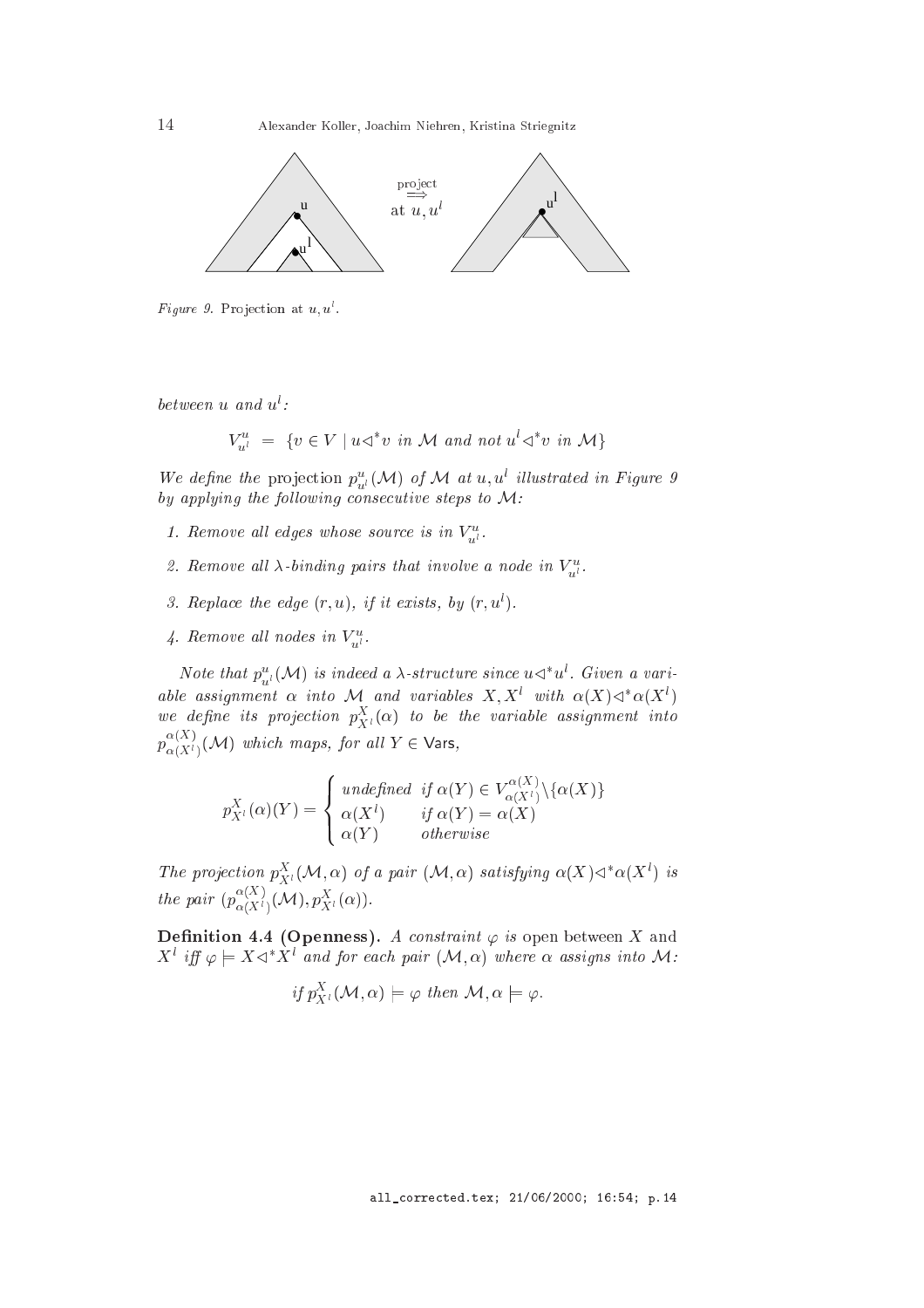Clearly, it is important for a relaxation to be open, but not all relaxations are. X:a, for instance, is its own relaxation at X with  $X<sup>l</sup>$ and is not open between  $\Lambda$  and  $\Lambda$ . There is nowever a certain class of safe relaxations, whi
h all are open, as expressed by the following proposition.

Proposition 4.5 (Openness of Safety). Let  $\varphi$  be a safe relaxation at X with X' such that no constraints in  $\varphi$  mention X and X', except for  $X \triangleleft \cap X^{\circ}$  and  $X^{\circ}:$   $f(\dots)$ . Then  $\varphi$  is open between  $X$  and  $X^{\circ}.$ 

*Proof.* Let  $(M, \alpha)$  be a tuple consisting of a  $\lambda$ -structure and a variable assignment, and let  $p_{\mathcal{X}^l}^{\sim}(\mathcal{M}, \alpha)$  be a solution of  $\varphi$ . We have to show that  $(M, \alpha)$  also is a solution of  $\varphi$ . Because  $\varphi$  is safe, we know that  $\alpha$  and  $p_{{X^l}}^-(\alpha)$  coincide on  $\mathit{var}(\varphi)$ . By the definition of projection all atomic constraints of  $\varphi$  except for  $X \triangleleft X^*$  are satisfied by  ${\mathcal M}$  in the same way they are satisfied by  $p_{X^l}(\mathcal{M})$ . And  $X \triangleleft X$  is of course also satisfied by  $(\mathcal{M}, \alpha)$ .  $\Box$ 

#### 4.3. Intended solutions

An equivalent characterization of safety and openness can be obtained by specifying *intended solutions* of relaxed constraints. The fact that such an equivalent definition exists reinforces our confidence into the notion of open and safe relaxations, even though it is not essential for the remainder of this arti
le.

**Definition 4.6 (Intended Solutions).** Let  $\varphi$  be a relaxation of  $\varphi$ at  $\Lambda$  with  $\Lambda^*$ . A pair  $(\mathcal{M}, \alpha)$  is called an intended solution of  $\varphi$  iff  $\alpha(X) \lhd \lnot \alpha(X^*)$  and the projection  $p_{X^l}^{\alpha}(\mathcal{M}, \alpha)$  is a solution of  $\varphi.$ 

**Lemma 4.7.** Let  $\varphi$  be a safe relaxation of  $\varphi$  at X with X<sup>or</sup>. If  $(\mathcal{M}, \alpha)$ is a solution of  $\varphi$  then its projection  $p_{X^l}^{\alpha}(\mathcal{M}, \alpha)$  solves  $\varphi$  as well.

*Proof.* Let  $\mathcal{M} = (V, E, L, \lambda)$  and  $\mathcal{M}, \alpha \models \varphi$ . Since  $Var(\varphi) = Var(\varphi) \oplus$  $\{X^i\}$ , safety yields that  $p_X^{\Lambda}(\alpha)$  is defined for all variables in Vars( $\varphi'$ ). Now we can verify that the projection satisfies each atomic constraint in  $\varphi$ . For instance, let  $Y \triangleleft Z$  be in  $\varphi'$  then  $\alpha(Z)$  can be reached form  $\alpha(Y)$  via edges in M. Thus,  $p_X^{\Lambda}(\alpha)(Z)$  can be reached from  $p_X^{\Lambda}(\alpha)(Y)$ in  $p^{\alpha(X)}$  $\alpha(X)$  (M), i.e.  $p_{X^l}^-(\mathcal{M}, \alpha) \models I \triangleleft Z$ . The arguments for labeling and  $\lambda$ -binding constraints are similar.  $\Box$ 

Proposition 4.8. All solutions of a safe relaxation are intended.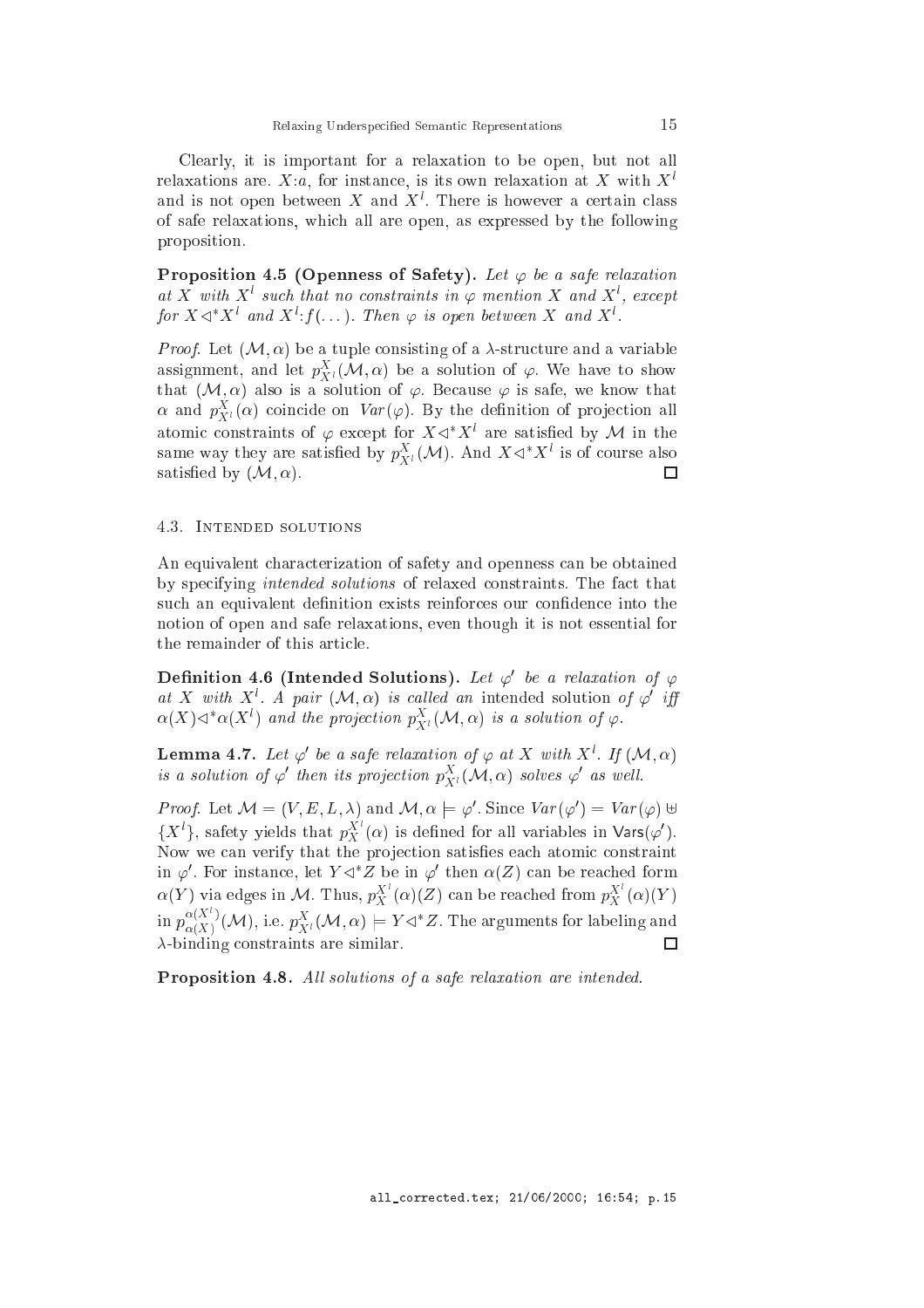

Figure 10. A chain of fragments.

*Proof.* Let  $\varphi$  be a safe relaxation of  $\varphi$  at  $\Lambda$  with  $\Lambda$  and  $(\mathcal{M}, \alpha)$  a solution of  $\varphi$ . By Lemma 4.7, the projection  $p_{\mathcal{X}^l}^*(\mathcal{M}, \alpha)$  solves  $\varphi$  as well. Irivially, it also solves  $X = X_l$  and thus  $\varphi$  by the equivalence  $\Box$  $\exists X \, (\varphi \land X \cong X) \models \varphi$ , i.e  $(\mathcal{M}, \alpha)$  is an intended solution.

Proposition 4.9. Every intended solution of an open relaxation is indeed a solution.

*Proof.* Let  $\varphi$  be an open relaxation of  $\varphi$  at X with X. If  $(\mathcal{M}, \alpha)$  is an intended solution of  $\varphi$  then its projection  $p_{X_l}^*(\mathcal{M}, \alpha)$  solves  $\varphi,$  and thus  $\exists X^{\dagger} (X = X^{\dagger} \wedge \varphi^{\dagger})$ . Since  $p_{X_l}^{\dagger} (\alpha)$  maps  $X$  and  $X_l$  to the same value, the projection  $p_{X_i}^{\perp}(\mathcal{M}, \alpha)$  also solves  $\varphi$  . The openness of  $\varphi$  yields that  $\cdot$  $\Box$  $(\mathcal{M}, \alpha)$  solves  $\varphi$  as well.

#### 5. Chains of Fragments  $5<sub>1</sub>$

In this section, we introduce *chains* of rigid *fragments*. Chains are prototypical substructures of underspecified semantic representations in CLLS. It will turn out that these representations may be more complex than a single chain, but that they can be *covered* by several chains.

A chain is intuitively a construction as in Figure 10, where rigid fragments (drawn as triangles) are connected via dominance constraints between unlabeled leaves of the upper fragments and the roots of the lower fragments. By way of example, reconsider Figure 6 which contains a hain of length two, whose upper fragments are those orresponding to a mafia boss and every driver and whose lower fragment corresponds to the preposition.

Now we make the informal notions of fragments and hains, whi
h we have used in explanations of constraint graphs all along, precise.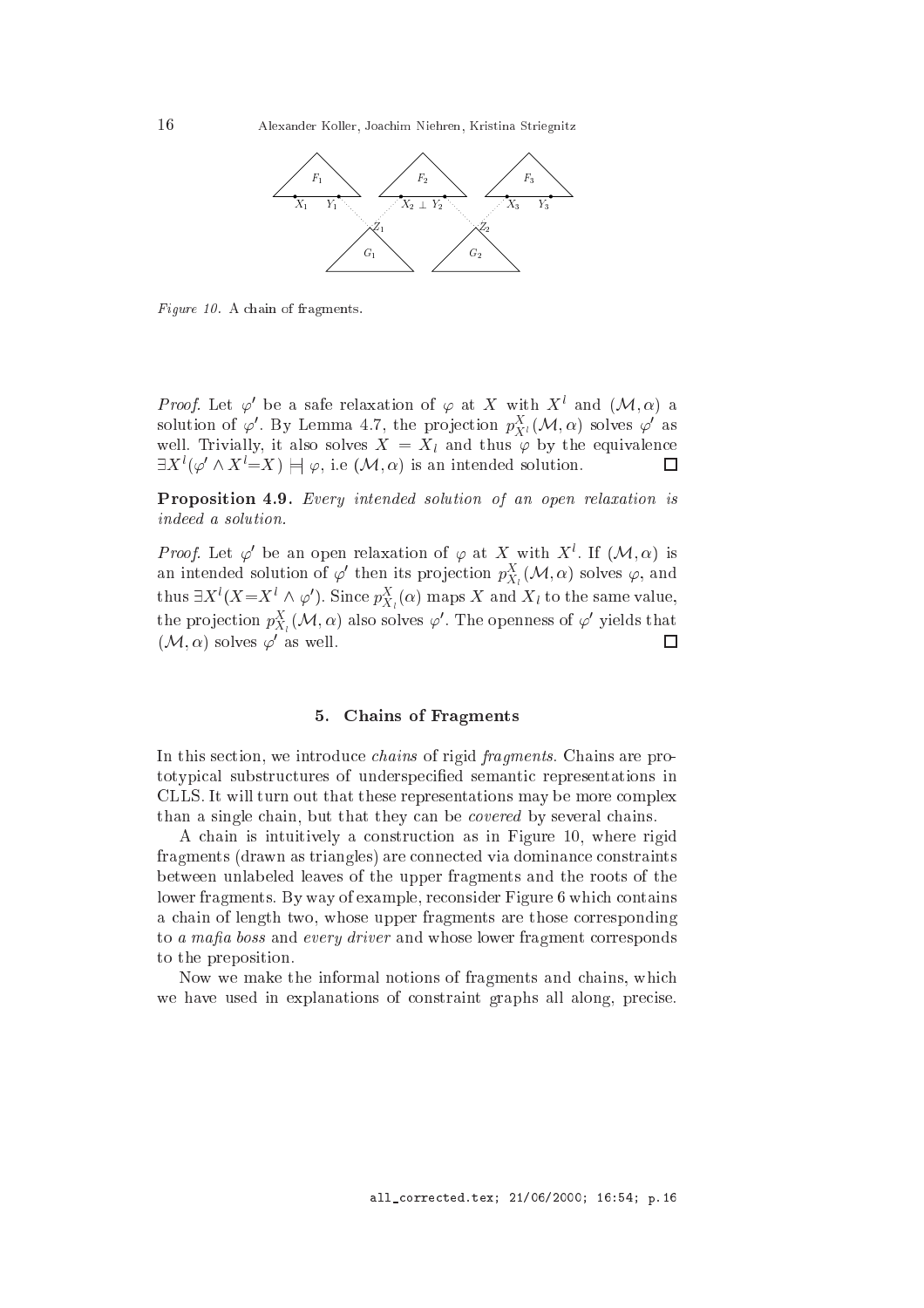Fragments in an overlap-free onstraint are sets of variables that are onne
ted by labeling onstraints.

Definition 5.1 (Connected Variables). Connectedness in  $\varphi$  is the smallest binary equivalence relation over  $Var(\varphi)$  which contains all pairs  $(X, Y)$  such that  $X: f(\ldots Y \ldots)$  in  $\varphi$ .

**Definition 5.2 (Fragments).** Let  $\varphi$  be an overlap-free constraint. A fragment of  $\varphi$  is a subset  $F \subseteq Var(\varphi)$  of variables that are pairwise connected in  $\varphi$ . A variable  $X \in F$  is called a labeled leaf of a fragment F if  $\varphi$  contains X:a for some constant  $a \in \Sigma$  and an unlabeled leaf if no labeling constraint  $X: f(\ldots)$  occurs in  $\varphi$  at all. A leaf of F is either a labeled or an unlabeled leaf of <sup>F</sup> .

We are usually interested in maximal fragments, but will allow nonmaximal ones as well. In the onstraint graph, fragments look like parts of trees. So intuitively, they should have a unique root, and their leaves should be pairwise disjoint. This is indeed the ase:

**Lemma 5.3 (Treeness of Fragments).** Let  $\varphi$  be an overlap-free constraint, and let F be a fragment of  $\varphi$ . Then F has the following properties:

- 1. There is a unique variable  $Y \in F$  (which we call its root) such that  $\varphi \models Y \triangleleft^* X$  for all  $X \in F$ .
- 2. For any two different leaves X, Y of F it holds  $\varphi \models X \bot Y$  at F.

We omit the proof, which is straightforward.

**Definition 5.4 (Chains).** Let  $\varphi$  be an overlap-free constraint, and let F = (F1; : : : ; Fn) and <sup>G</sup> = (G1; : : : ; Gn1) be sequen
es of fragments in  $\varphi$ . We assume that no variable appears in two different fragments; so these fragments annot al lap properly. For all limit  $\alpha$  is all let  $\alpha$  if  $\alpha$  in all lapses under the leaves of  $I$  is an order the root of  $I$  . Then the pair  $\mathcal{C}$  is an order the pair  $\mathcal{C}$  $(\mathcal{F}, \mathcal{G})$  is called a chain in  $\varphi$  of length n and with end points  $X_1$  and  $\overline{\phantom{a}}$  in all  $\overline{\phantom{a}}$  if  $\overline{\phantom{a}}$  if  $\overline{\phantom{a}}$  if  $\overline{\phantom{a}}$  if  $\overline{\phantom{a}}$  if  $\overline{\phantom{a}}$  if  $\overline{\phantom{a}}$  if  $\overline{\phantom{a}}$  if  $\overline{\phantom{a}}$  if  $\overline{\phantom{a}}$  if  $\overline{\phantom{a}}$  if  $\overline{\phantom{a}}$  if  $\overline{\phantom{a}}$  if  $\overline{\phantom$ 

$$
\varphi \models Y_i \lhd^* Z_i \land X_{i+1} \lhd^* Z_i
$$

If a onstraint ontains a hain then it entails some very useful relationships between its variables.

Proposition 5.5 (Relations in Chains). If  $\mathcal C$  is a chain in a constraint  $\varphi$  with end point X then all other variables Y of C satisfy:

$$
\varphi \models X \perp Y \lor Y \lhd^* X.
$$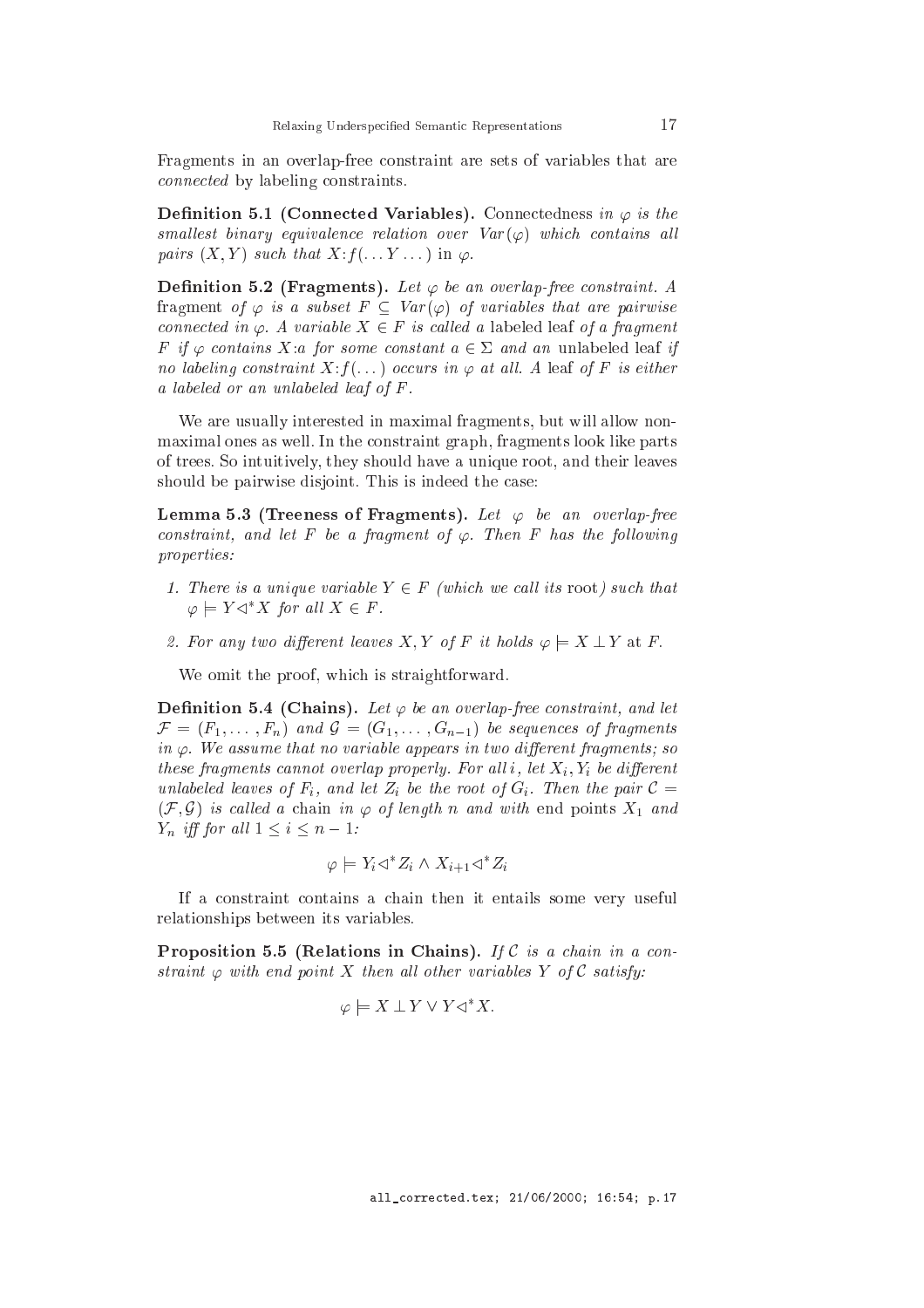*Proof.* The proof is by induction on the length  $n$  of the chain  $\mathcal{C}$ . Let fragments and variables of C be named as in Definition 5.4. The case  $n =$ 1 follows from the treeness of upper fragments (Lemma 5.3). Assume  $n \geq 2$  and let  $\Lambda = \Lambda_1$  w.l.o.g. Since  $Y_1 \triangleleft Z_1 \wedge X_2 \triangleleft Z_1 \in \varphi$  it follows that  $\varphi \models Y_1 \triangleleft X_2 \vee X_2 \triangleleft Y_1$ . Let  $U_1 \in F_1$  and  $U_2 \in F_2$  be the roots of their fragments. As fragments of hains annot overlap properly, it follows that  $\varphi \models Y_1 \triangleleft U_2 \vee X_2 \triangleleft U_1$ . For the first case, we consider  $\varphi \wedge Y_1 \triangleleft V_2$ : If  $Y \in F_2 \cup G_1$  then  $\varphi \models Y_1 \triangleleft Y \wedge X_1 \bot Y_2$  and we are done. Otherwise, we cancel out  $G_1$  and  $F_2$  and apply the induction hypothesis. For the second case, we consider  $\varphi \models \Lambda_2 \lhd U_1$ . Again, the case  $Y \in F_2 \cup G_1$  are obvious. Otherwise, we cancel out  $F_1$  and  $G_1$ . The induction hypothesis yields  $\varphi \models X_2 \perp Y \lor Y \lhd^* X_2$ . Thus,  $\varphi \models$  $\Box$  $\Lambda \perp I \vee I \triangleleft \Lambda.$ 

Proposition 5.6 (Disjointness of End Points). If  $X, Y$  are the end points of a chain in  $\varphi$ , then  $\varphi \models X \bot Y$ .

Proof. Proposition 5.5 applied twice (once for each end point) proves:

$$
\varphi \models (X \bot Y \lor Y \lhd^* X) \land (Y \bot X \lor X \lhd^* Y)
$$

The disjointness of end points holds obviously in all case except for  $\Box$  $\varphi \wedge Y \triangleleft X \wedge X \triangleleft Y$  which is impossible as  $\varphi \models X \neq Y$ .

#### 6. Semanti Constru
tion

Now, we define a toy grammar and a syntax/semantics interface that produces underspecified semantic representations in CLLS. The coverage of the grammar is obviously limited. However, the structure of the semantic representations derived by it are prototypical for the kind of structures one will see in representations of natural language semantics. As a matter of fa
t, we have implemented an HPSG grammar with a mu
h wider overage whi
h produ
es the same type of onstraints. The syntax/semanti
s interfa
e produ
es onstraints that may be relaxed at every variable whose label arries the semanti
s of a verb. We will prove in the next se
tion that these relaxations are always open and safe.

We leave it as a (nontrivial) open problem to generalize our results further, to classes of grammars and syntax/semantics interfaces. The main problem in doing so is to find the right abstract properties of the syntax/semanti
s interfa
e whi
h ensure safety of relaxations.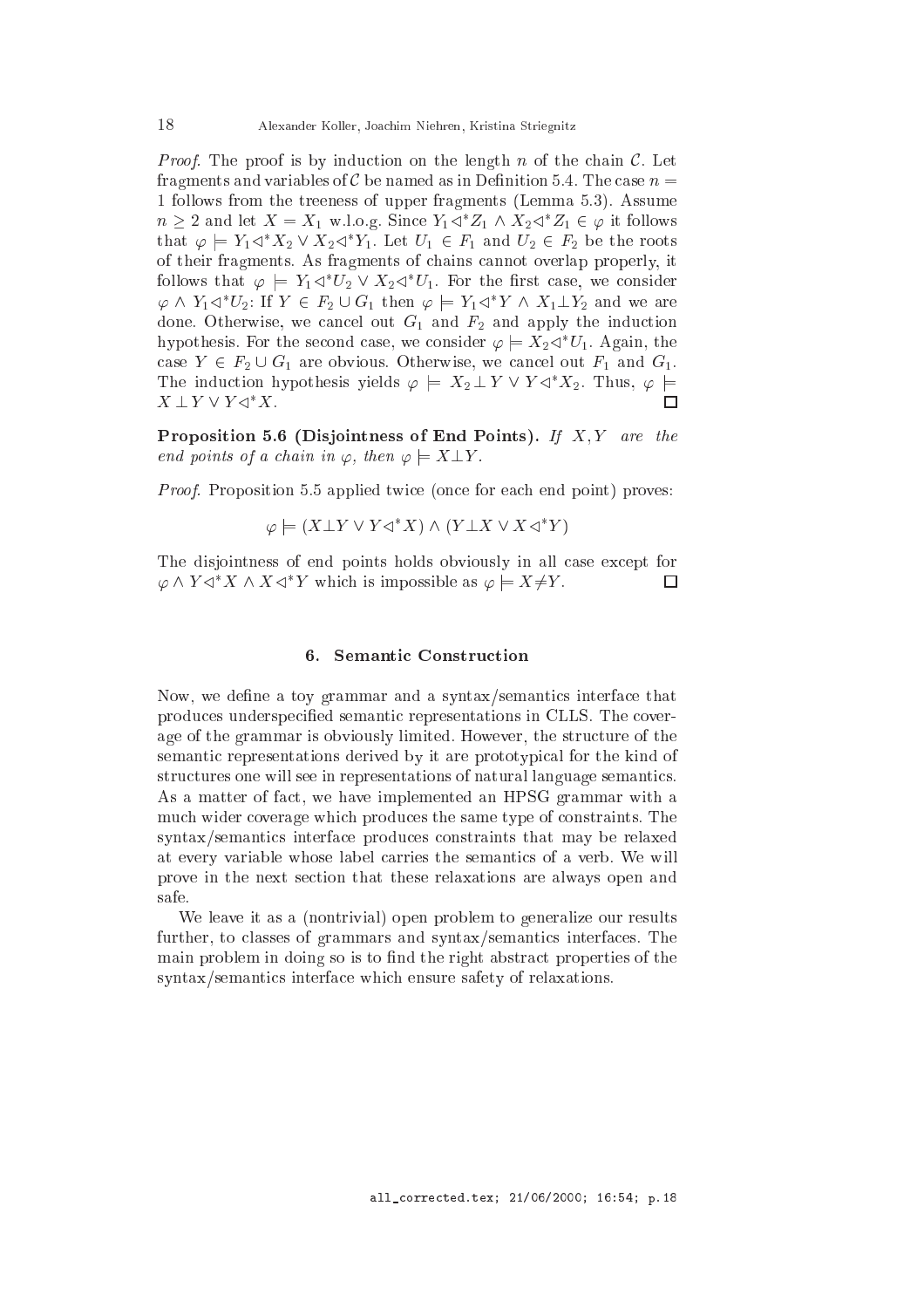Relaxing Underspecified Semantic Representations

| $(a1)$ S $\rightarrow$ NP VP                                 | $(a6) VP \rightarrow VP Adv$                          |
|--------------------------------------------------------------|-------------------------------------------------------|
| $\mathbf{(a2)}$ NP $\rightarrow$ Det $\overline{\mathtt{N}}$ | $(a7) VP \rightarrow IV$                              |
| $(a3) \overline{\mathbb{N}} \to \mathbb{N}$                  | $(a8) VP \rightarrow TV NP$                           |
| $(a4) \overline{N} \rightarrow N PP$                         | (a9) $VP \rightarrow CV$ to $VP$                      |
| $(a5)$ PP $\rightarrow$ P NP                                 | (a10) $\gamma \rightarrow W$ if $(W, \gamma) \in Lex$ |
|                                                              |                                                       |

Figure 11. The grammar

#### 6.1. The Grammar

The grammar fragment we onsider is displayed in Figure 11 (where  $IV =$  intransitive verb;  $TV =$  transitive verb;  $CV =$  (subject) control verb). Lex is a relation between words W and lexical categories  $\gamma \in \{$  Det, N, IV, TV, CV, Adv  $\}$  which represents the lexicon. The coverage of this grammar is limited, but it should be a simple matter to extend our results to a larger grammar that overs onstru
tions like relative lauses, sentential omplement verbs, and ditransitive verbs. Of ourse, any serious NLP system would employ some unification grammar formalism, which would then also allow to take care of aspects such as agreement whi
h we have ignored ompletely.

#### 6.2. THE SYNTAX/SEMANTICS INTERFACE

The syntax/semantics interface of the grammar associates with each nonterminal node of the parse tree and the particle  $\alpha$  and a subset of  $\mu$  and a subset of a subset  $\alpha$ that talks about this variable. The ontributions of all these nodes are then conjoined, and a sufficient number of inequality constraints is added to make the result overlap-free, i.e. to prevent identification of labeled nodes in the solution.

The rules by whi
h the sub
onstraints are introdu
ed are presented in Figure 12. We take  $[\nu, \gamma, \gamma_1, \gamma_2]$  to mean that the node  $\nu$  in the syntax tree is labeled with category  $\gamma$ , and its two daughter nodes  $\nu$ 1 and  $\nu$ 2 are labeled with  $\gamma_1$  and  $\gamma_2$ , respectively. The constraint introduced by such a rule the composes a CLLS composes and variables where  $\cdots$ which are distinguished variables in the subconstraints associated with  $\nu, \nu$ 1, and  $\nu$ 2 respectively.

Some other variables in the constraints are mentioned explicitly as well, e.g.  $X_{\nu}$  <sup>----</sup> in rule (b1). This is to make their specific functions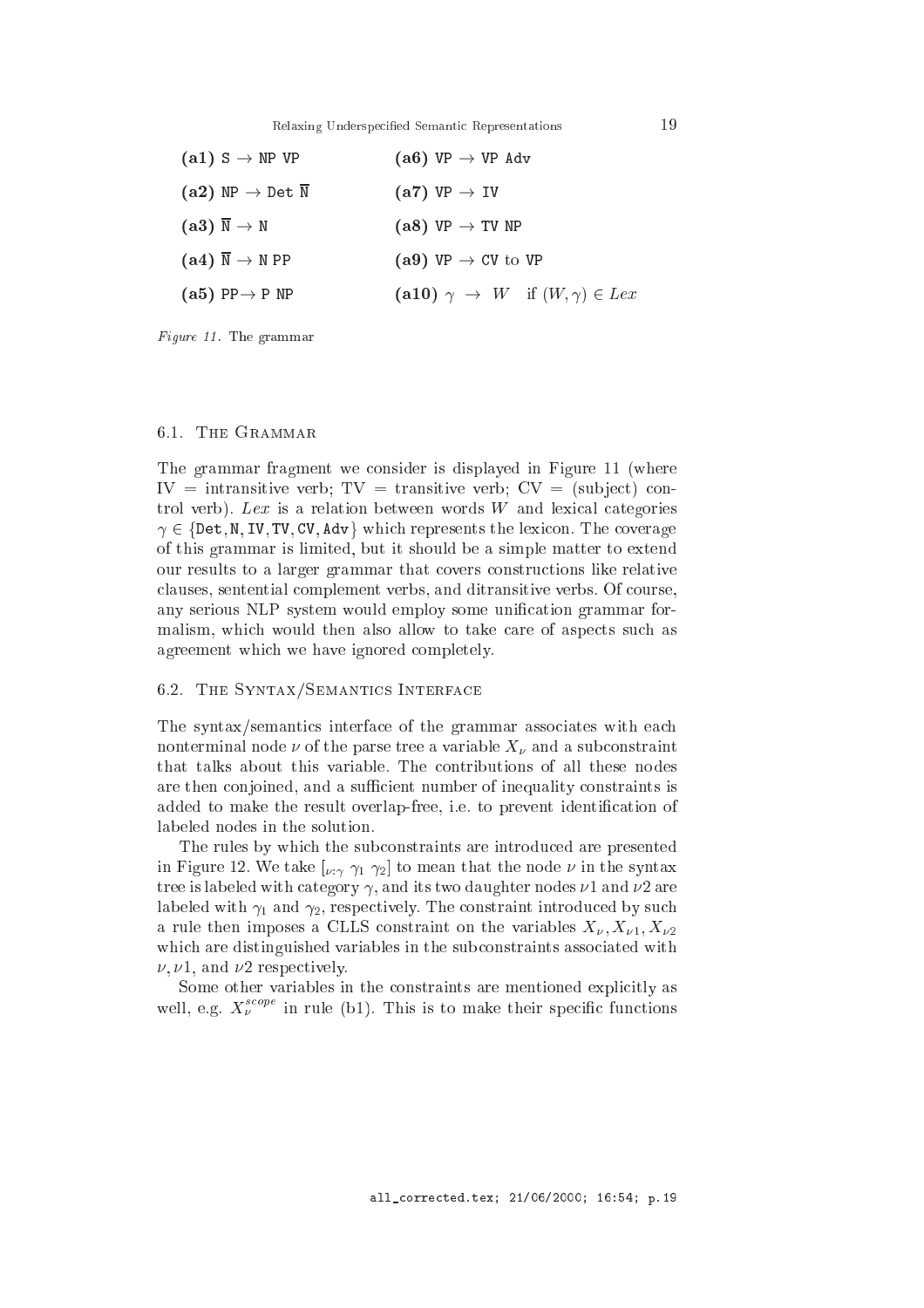20 Alexander Koller, Joa
him Niehren, Kristina Striegnitz



Figure 12. The syntax/semantics interface

explicit and facilitate later reference. The variable  $X_{\nu}$  of antroduced by rule (b1) is intuitively the scope of the quantifier represented by the NP.

We exploit this to add appropriate  $\lambda$ -binding constraints that cannot be specified locally in Figure 12 without cluttering up the notation. Instead, we assume information about subjects and objects of verbs, which will be available in any more serious grammar formalism. For the object variables introduced in the rules (b7) to (b9), suppose that  $\nu$  is a VP node in the parse tree and  $\nu$  is the NP node that represents the subject; then we add the following  $\lambda$ -binding constraint:

$$
\lambda(X_{\nu}^{arg1}) = X_{\nu'}^{scope}
$$

Similarly for rule (b5), if  $\nu$  is the NP node modified by the PP at  $\nu$ then we add the following  $\lambda$ -binding constraint:

$$
\lambda(X_{\nu}^{arg1})=X_{\nu'}^{restr}
$$

. .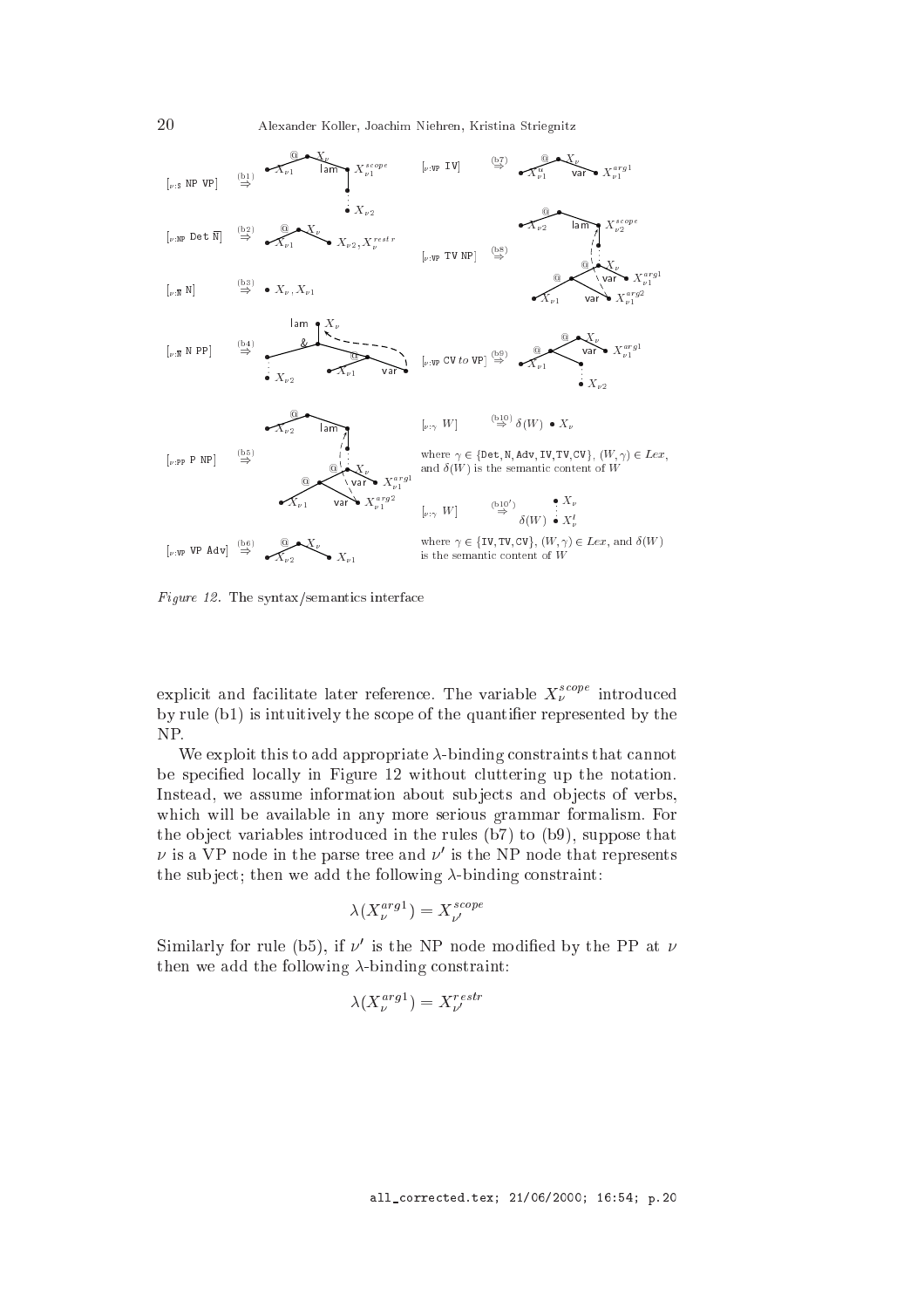

Figure 13. Every driver of a mafia boss is parked out back.

Finally, note how relaxation is compiled into the syntax/semantics interface. Rules  $(b10)$  and  $(b10)$  are the semantic construction rules for the syntactic rules subsumed under (a10). For categories other than verbs, we can only apply the rule (b10), which just contributes a variable with the appropriate label. For verbs, however, we have a choice between application of  $(b10)$  and  $(b10')$ ;  $(b10')$  introduces a dominance onstraint for potential reinterpretation. It is these relaxations that we must prove open and safe. This choice can be made nondeterministically. In "real" semantic construction, we will always apply  $(b10')$ , that is, we produ
e maximally relaxed onstraints; but we still need (b10) so we can formulate the results in Section 7.

Before we come to the proofs that this specific type of reinterpretation has all the pleasant properties dis
ussed above, we go through an example to illustrate how semantic construction operates.

To this end, we briefly return to Example (8), whose (relaxed) underspecified semantic representation we showed in Figure 6. Figure 13 relates the semanti representation to the parse tree our grammar assigns to this sentence. The dotted arrows go from node  $\nu$  in the parse trees to the trees in the semantic node  $\alpha$  in the semantic semantic semantic semantic semantic  $\alpha$ indicating which part of the constraint is the semantic contribution of node  $\nu$ . The dotted arrows are furthermore labeled with the rules of the syntax/semanti
s interfa
e that were used. For the top most NP node e.g., rule  $(b2)$  introduces only a labeling constraint. Its first daughter labeled with Det only adds the node label every (rule (b10)). Its second daughter, labeled with  $\overline{N}$ , then introduces a bigger fragment, the root of whi
h is labeled by lam (rule (b4)).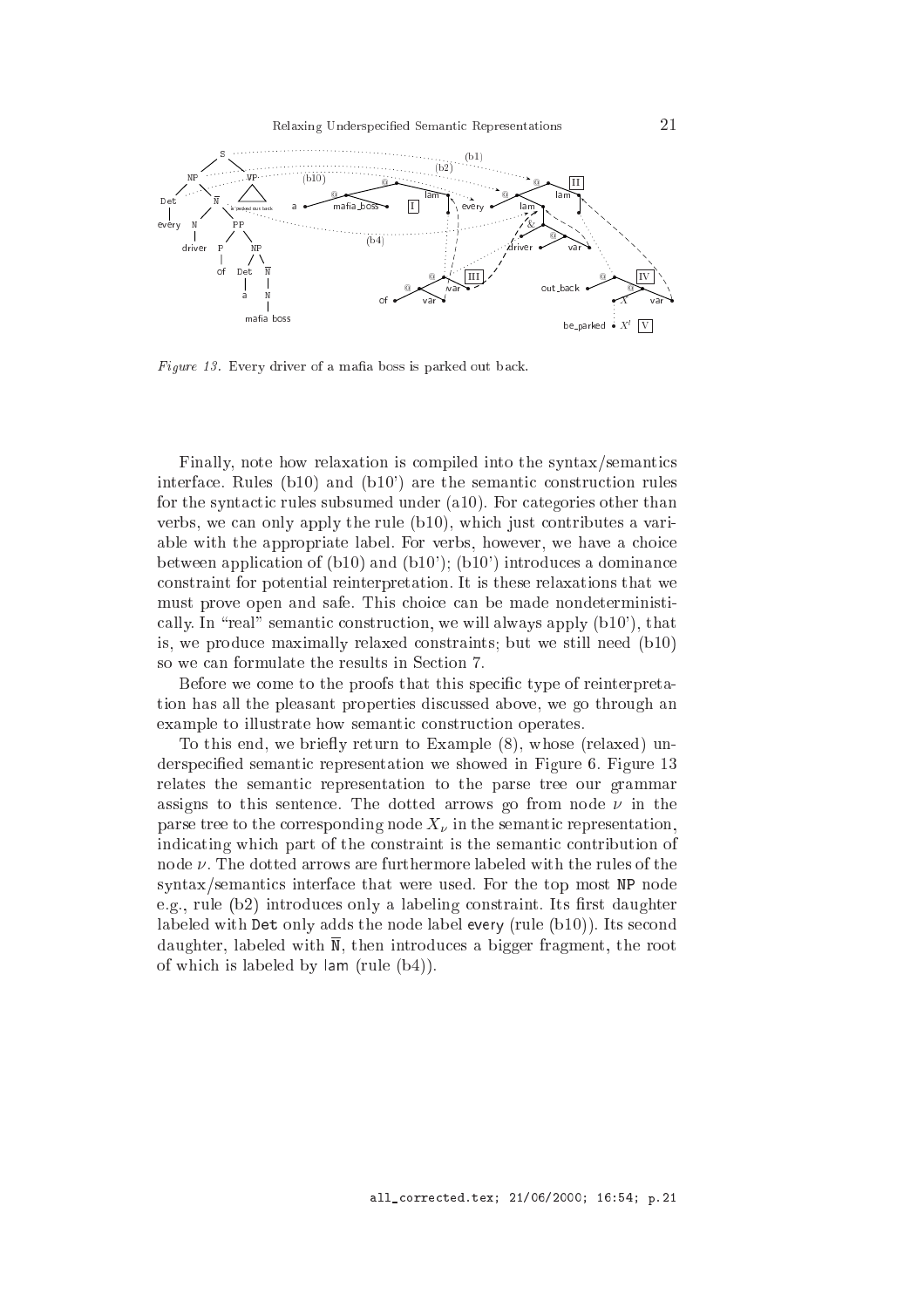## 7. Correctness of Underspecified Reinterpretation

In this section, we put all the pieces we have assembled throughout the paper together. We identify a class of constraints with particular structural properties that efficiently supports proving safety of a certain relaxation. This structure depends heavily on the notion of chains, which we presented in Section 5.

To illustrate the use of coverings, we apply them first to two particular relaxed semanti representations, showing that these relaxations are safe. Then we generalize these results to any output of the syntax/semanti
s interfa
e and demonstrate a strategy for proving that a syntax/semanti
s interfa
e never produ
es unsafe relaxations.

## 7.1. Covering Constraints

We start by defining what it means for a constraint to be covered.

**Definition 7.1 (Covering).** Let  $\varphi$  be an overlap-free constraint, let  $\cup$  be a set of fragments in  $\varphi$ . We call  $\cup$  a covering of  $\varphi$  for  $X, Y$ iff  $Var(\varphi) = \bigcup$ fF jF <sup>2</sup> Og and for ea
h fragment <sup>F</sup> <sup>2</sup> <sup>O</sup> one of the following holds:

- 1. either Y dominates the root U of F, i.e.  $\varphi \models Y \triangleleft \forall V$ ,
- 2. or there is a chain  $\mathcal C$  with fragments from  $\mathcal O$  including  $F$  such that some end point Z of C dominates X, i.e.  $\varphi \models Z \triangleleft^* X$ ,
- 3. or there is a chain C in  $\varphi$  with fragments of O then one of the end points dominates  $X$  and the other one the root of  $F$ .

Now, we prove a property of overings, whi
h make them a very interesting and onvenient stru
ture for our purposes.

**Proposition 7.2 (Safety of Coverings).** Let  $\varphi$  be an overlap-free constraint with covering  $\mathcal O$  for X, Y. Then, for all  $Z \in Var(\varphi)$ :

 $\varphi \models \text{Z} \triangleleft \begin{array}{c} X \end{array} \vee \text{Z} \bot X \end{array} \vee Y \triangleleft \begin{array}{c} Z. \end{array}$ 

*Proof.* Every variable  $Z \in Var(\varphi)$  belongs to a fragment  $F \in \mathcal{O}$ , such that one of the conditions of Definition 7.1 is satisfied. Let  $U$  be the root of  $F$ .

- 1.  $\varphi \models Y \triangleleft U$  and therefore holds  $Y \triangleleft Z$  as well.
- 2. Z belongs to a chain  $\mathcal C$  and an end point of  $\mathcal C$  dominates X. So we know from Proposition 5.5, that  $\varphi \models X \perp Z \vee Z \triangleleft^* X$ .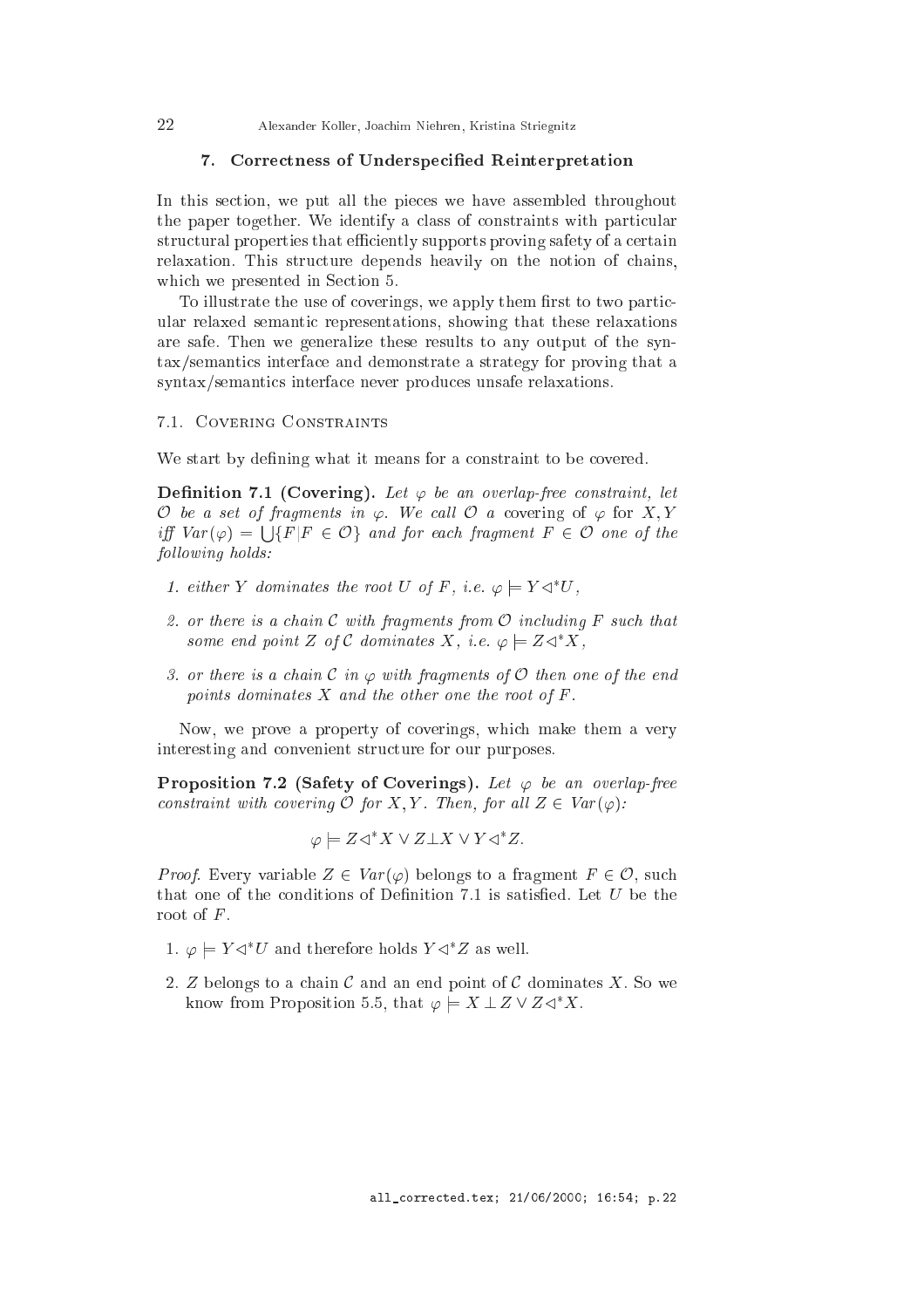

Figure 14. Every VIP of a town expects to be on every guest list.

3. Z is dominated by one end point of a chain and X by the other. From Proposition 5.6 we know that these two end point must be disjoint and therefore  $X \perp Z$  also holds.

We now illustrate by means of two examples, how coverings can be used to show the safety of a relaxation. We start with the example of the previous se
tion (Figure 13). To show that this onstraint is a
tually safe, we have to prove that every variable in the onstraint must either dominate  $\Lambda$ , be disjoint from  $\Lambda$ , or be dominated by  $\Lambda$  . To this end, we have to find a covering of the constraint for  $A$ ,  $A$ , as defined in Definition 7.1. This will then give us the desired result by Proposition  $\tau$ . *Tragment V*, containing only  $\Lambda$  is easy  $=$  it is if course dominated by itself. Fragments  $I, II$ , and  $III$  form a chain of length two and an end point of this chain dominates  $X$ . This leaves only fragment  $IV$ which can be seen as a chains of length one, and since  $X$  is a leaf of this fragment,  $X$  is of course dominated by an end point.

Admittedly, the structure of this example is very simple: it is more or less one hain with an extra fragment dangling from one of the outer connection points. As an example for a more complex structure the grammar fragment we presented an handle ontrol verbs (rules (a9), (b9)). Consider the following example:

(9) Every VIP of a town expects to be on every guest list.

#### $\Box$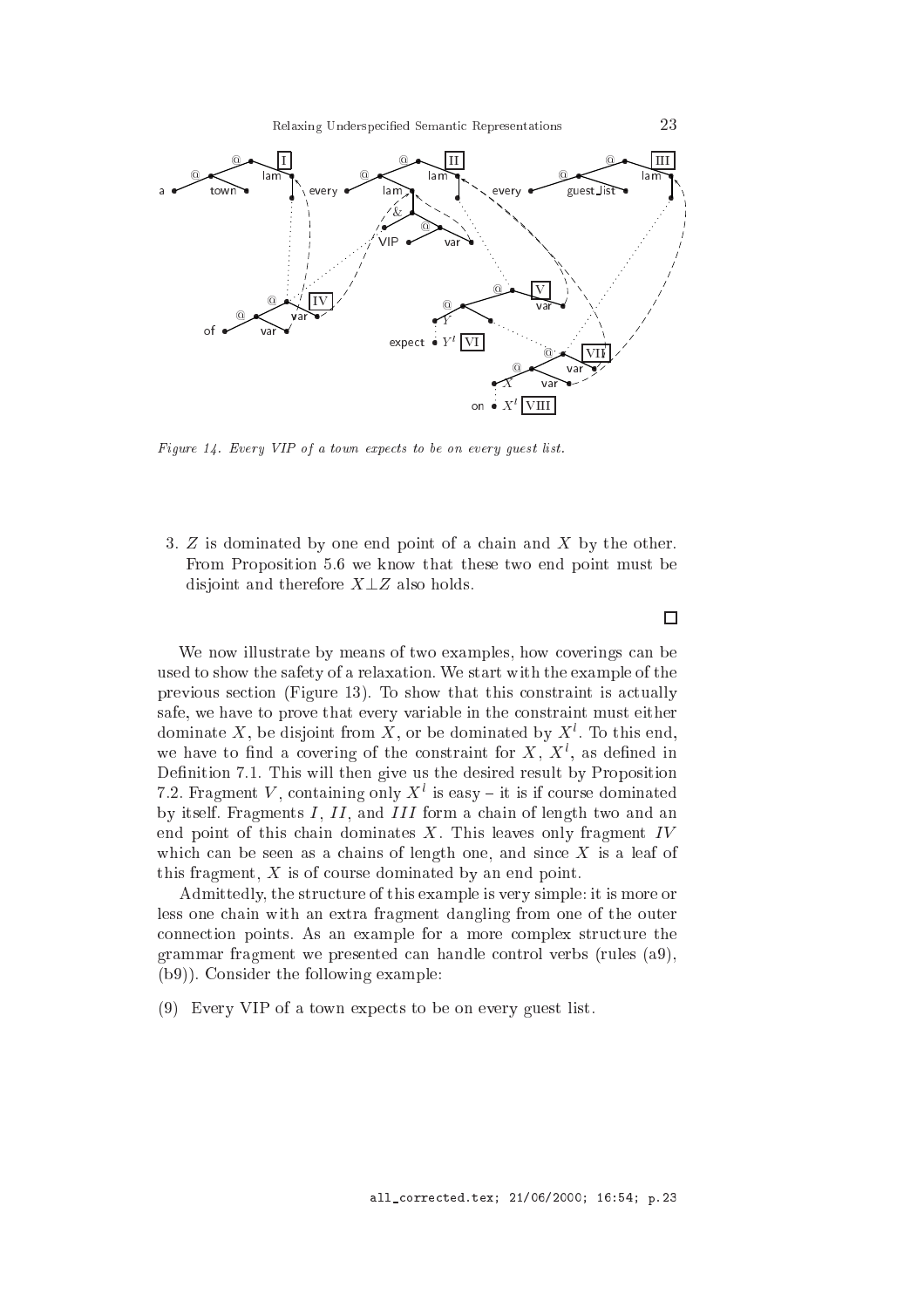

Figure 15. Schematic view of the Example.

We want to be able to reinterpret this sentence because only the *names* of the VIPs will be on the guest lists. The (maximally relaxed) underspecified semantic representation derived by the syntax/semantics interface is shown in Figure 14. To portray the structure more clearly, we have given a schematic representation in Figure 15. Note that there are two relaxation gaps in this example. To show that the onstraint is safe we have to prove that every variable in the onstraint must either dominate  $\Lambda$ , be disjoint from  $\Lambda$ , or be dominated by  $\Lambda^+$  and that the same holds with respect to  $Y$  and  $Y$  . Again we will use appropriate coverings from which we can draw the desired conclusions by Proposition 7.2.

For the relaxation gap between houes  $\Lambda$  and  $\Lambda$  , we will employ one chain of length two, with upper fragments  $I, II$  and lower fragment  $IV$ . Furthermore we need three chains of length one consisting of fragment i i i <sup>i</sup> i i i i and versisting of the one in the one in the one in the one of the one of the one one one one o  $V$  also does the covering for fragment  $VI$ . A again dominates itself, so that we do not have to worry about fragment VIII.

## 7.2. STRUCTURE OF THE CONSTRAINTS

The constraints that the syntax/semantics interface can generate are of a specific form, specified by the following theorem.

Theorem 7.3 (Structure of the Constraints). Let  $\varphi$  be a constraint that we have obtained from the syntax/semantics interface by applying the construction rule (b10') for a certain verb node  $\nu$ , and that  $\varphi$  is the constraint that we obtain from the same sentence by applying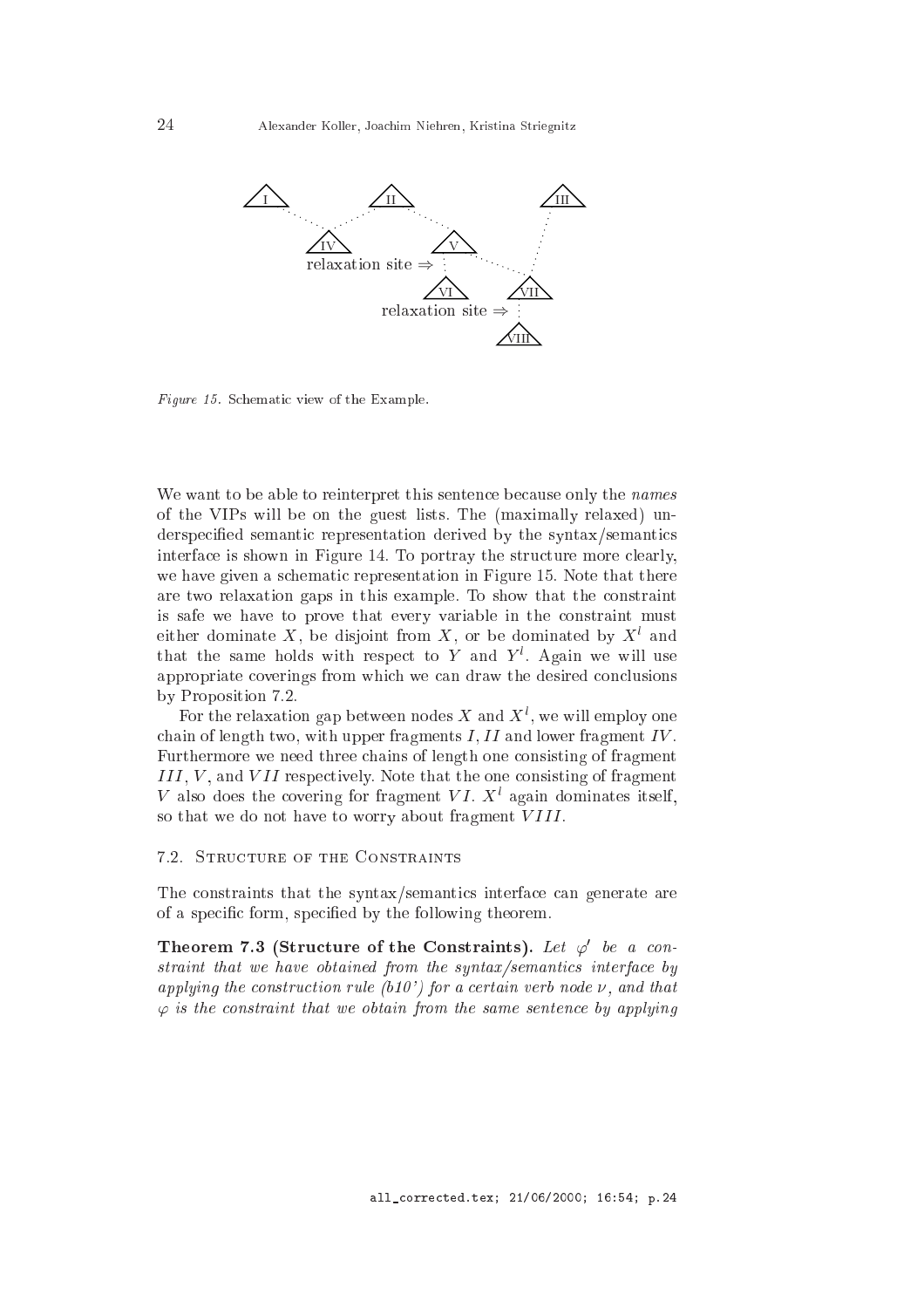

Figure 16. Output of the syntax/semantics interface: schematic view

the same construction rules everywhere, except for the node  $\nu$ , where we apply (b10). Then, there is a covering  $\bigcirc$  of  $\varphi$  for  $X_{\nu}$ ,  $X_{\nu}^{\ast}$ .

For the most part, the proof is only a precise formulation of the fa
t that the stru
ture of a generated onstraint generally looks as in Figure 16. We will not go into most parts of this proof, but one of the most interesting parts is the proof that the semantic contribution of a noun phrase is a chain whose length is the number of NP nodes in the parse tree of that noun phrase.

**Proposition 7.4.** Let  $T$  be the parse tree from which we constructed  $\varphi'$ . Furthermore, let t be a subtree of  $T$  whose root is labeled with NP, let n be the number of NP nodes in t, and let  $\varphi_t$  be the conjunction of the onstraints orresponding to the nodes of t. Then there is a singleton covering  $\{C\}$  of  $\varphi_t$ , where C is a chain of length n.

Proof. By induction over n.

 $n=1$ . In this case, t has the form  $NP(\text{Det}(W_1) N(N(W_2)))$ , where  $W_1$ and  $W_2$  are words. As we can easily see from the rules (b2) and (b3), the resulting constraint  $\varphi_t$  is a single fragment and the claim is true with  $\mathcal C$  being a chain of length 1.

 $n - 1 \rightarrow n$ . Let the largest proper subtree of twhose root is labeled with NP and let  $\varphi_{t'}$  be the contribution of t'. Note that  $t =$  $NP(Det(W_0)N(N(W_1) PP(P(W_2) t')))$ , where  $W_1$  and  $W_2$  are again words, and t' contains  $n-1$  NP nodes.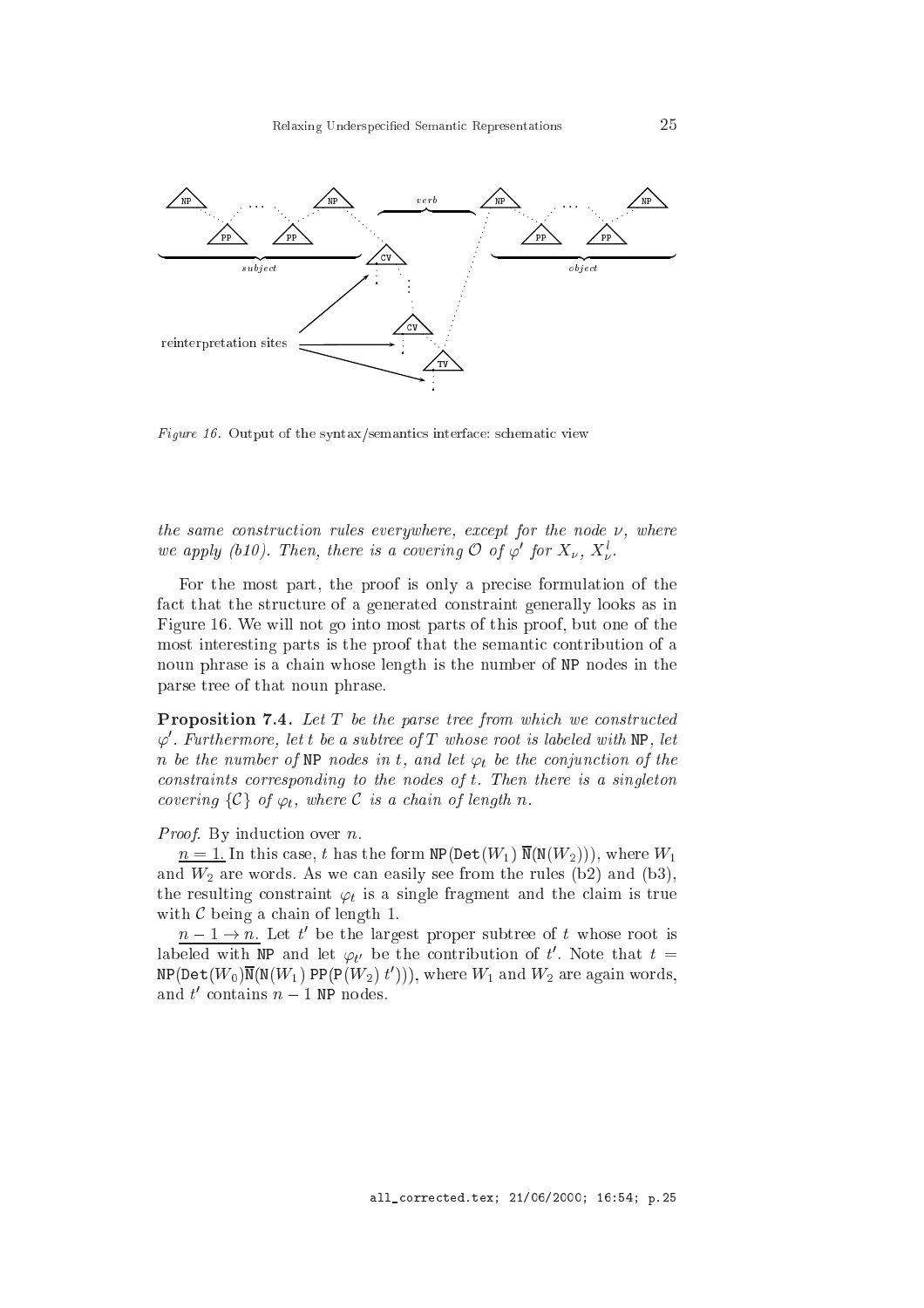By the induction hypothesis there is a singleton covering  $\{C^\prime\}$  of  $\varphi_{t'},$ such that  $C = ( (r_1, \ldots, r_{n-1}), (G_1, \ldots, G_{n-2}))$ .

According to the syntax/semantics interface, we obtain  $\varphi_t$  from  $\varphi_{t'}$ by applications of the rules  $(b2)$ ,  $(b4)$ , and  $(b5)$ . These rules introduce two new fragments; let  $F_0$  be the fragment consisting of the contributions of rules (b2) and (b4), and let  $G_0$  be the fragment introduced by rule (b5). Furthermore, rule (b5) extends fragment  $F_1$  to a fragment  $F_1$  which contains a new leaf, namely the scope. Finally, there are dominance constraints, demanding that the root of  $G_0$  be dominated by the new leaf of fragment  $F_1$  as well as a leaf of fragment  $F_0$ .

I ms means that  $(r_0, r_1, r_2, \ldots, r_{n-1})$  and  $(G_0, G_1, \ldots, G_{n-2})$  form a chain of length n in  $\varphi$  containing all variables of  $\varphi_t$ . Hence, this chain forms a singleton covering of  $\varphi_t$ .  $\Box$ 

## 7.3. Safe, Open Relaxation

Now, the proof that all relaxed onstraints derived by our syntax/semanti
s interfa
e are safe and open relaxations of their unrelaxed ounterparts, be
omes quite simple.

Assume that  $\varphi$  and  $\varphi'$  are as defined in Theorem 7.3. First of all,  $\varphi$ is really a relaxation of  $\varphi$  at  $X_{\nu}$  with  $X_{\nu}^{\ast}$ . The two constraints are equal, except for the constraints for the variables  $A_{\nu}$  and  $A_{\nu}$ . By adding an equality constraint for these two variables to  $\varphi$  , we clearly obtain a constraint which is equivalent to  $\varphi$ .

Safety of the relaxation follows by Proposition 7.2 directly from the fact that  $\varphi$  has a covering for  $\Lambda_{\nu}, \Lambda_{\nu}^{\ast}$ . Openness of  $\varphi$  between  $\Lambda_{\nu}, \Lambda_{\nu}^{\ast}$ follows from the fact that  $\varphi'$  is safe at  $X_{\nu}$  with  $X_{\nu}^{l}$  by Proposition 4.5, . . since we know that the only constraints concerning  $A_{\nu}$  and  $A_{\nu}^+$  that the syntax/semantics interface adds are the dominance constraint between  $\Lambda_{\nu}$  and  $\Lambda_{\nu}$  and a labeling constraint for  $\Lambda_{\nu}$ .

## 8. Conclusion

Type and sort conflicts in semantics have to be resolved by reinterpretation in the presence of underspecification. This article investigates the formal foundations of underspecified reinterpretation in the framework CLLS. Its basi operation is the relaxation operation. It makes underspecified semantic representations even less specific, thereby making the introdu
tion of additional material, su
h as reinterpretation operators, possible.

We identified a structural danger of overgeneration inherent to the relaxation of underspecified semantic representations. We formalized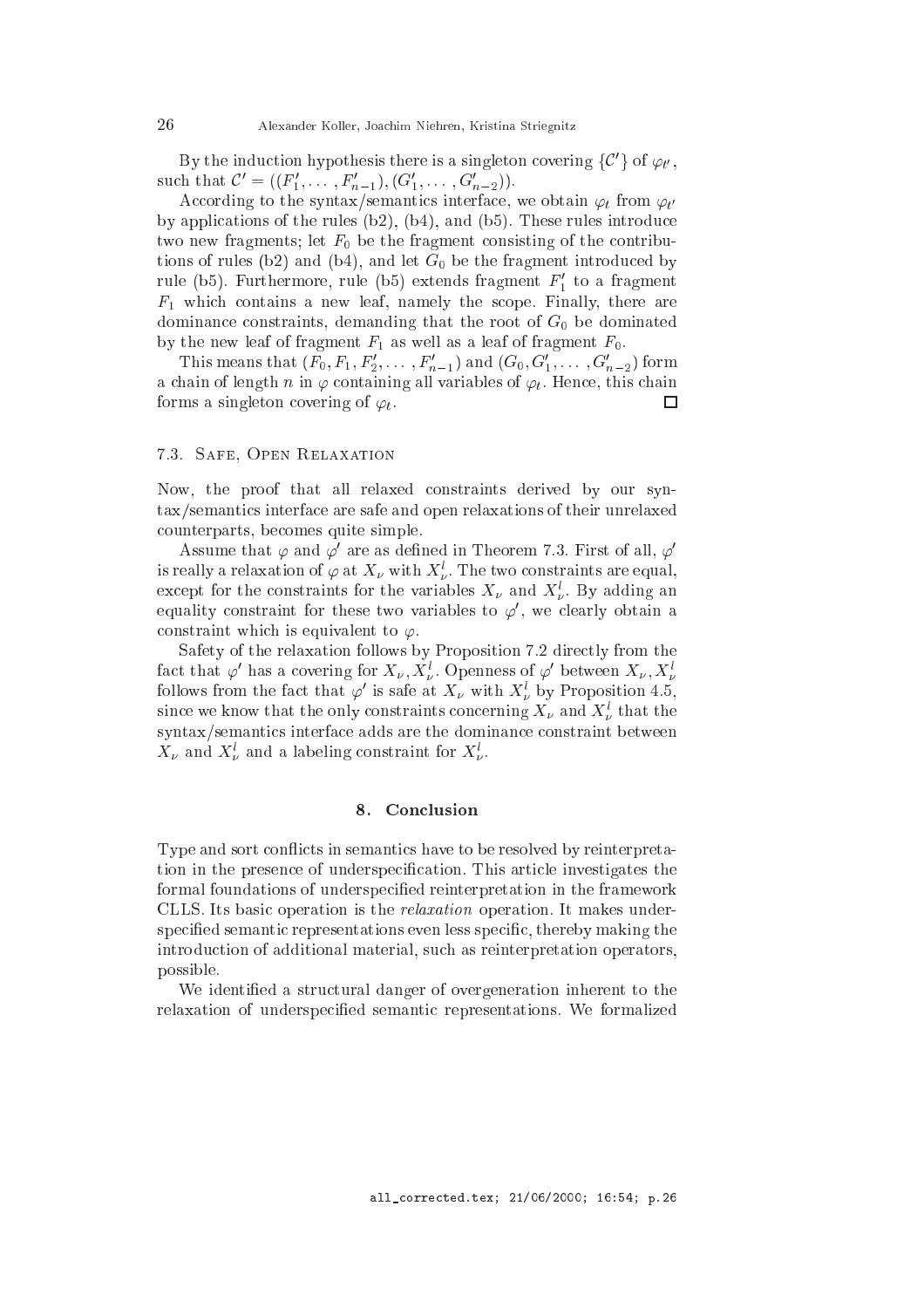two wellness properties of relaxation, which ensure that structural overgeneration annot arise: openness (arbitrary reinterpretation operators can be filled into the relaxation site) and  $safety$  (only reinterpretation operators an slip into relaxation gaps). We then introdu
ed hains of fragments in tree descriptions and applied these structures to prove safety and openness for all CLLS relaxed descriptions produced by the syntax/semantics interface of a prototypical toy grammar. This result manifests our believe that while relaxation in general may cause problems, none of these problems occur in its application to underspecified reinterpretation.

#### 9. Acknowledgements

We thank our reviewers for their detailed and helpful omments. We  $\frac{1}{2}$  further thank all members of the CHORUS  $\frac{1}{2}$  project of the SFB 378 at the Universitat des Saarlandes for the stimulating resear
h environment they managed to create. This work was supported by the SFB 378 of the Deutsche Forschungsgemeinschaft and the DAAD Procope project.

#### **Notes**

Papers of the CHORUS project are available at the web pages of the SFB 378: http://www.
oli.uni-sb.de/sfb378

- Alshawi, H. and R. Crouch: 1992, 'Monotonic semantic interpretation'. In: Proceedings of the  $30th$  ACL. Kyoto, pp. 32-39.
- Ba
kofen, R., J. Rogers, and K. Vijay-Shanker: 1995, `A First-order Axiomatization of the Theory of Finite Trees'. Journal of Logi
, Language, and Information 4,
- Bierwisch, M.: 1983, 'Semantische und konzeptionelle Repräsentation lexikalischer Einheiten'. In: R. Ruzicka and W. Motsch (eds.): Untersuchungen zur Semantik. Berlin: Akademie-Verlag, pp. 61-99.
- Bos, J.: 1996, 'Predicate Logic Unplugged'. In: Proceedings of the 10th Amsterdam  $Colloquium.$  pp. 133-143.
- Dölling, J.: 1994, 'Sortale Selektionsbeschränkungen und systematische Bedeutungsvariation'. In: M. Schwarz (ed.): Kognitive Semantik/Cognitive Semantics. Tübingen: Narr, pp. 41-59.
- Duchier, D. and J. Niehren: 2000, 'Dominance Constraints with Set Operators'. In: First International Conferen
e on Computational Logi
. to appear in Juli.
- Egg, M.: 2000, 'Reinterpretation by Underspecification'. Habilitation thesis, Universitat des Saarlandes. In preparation.